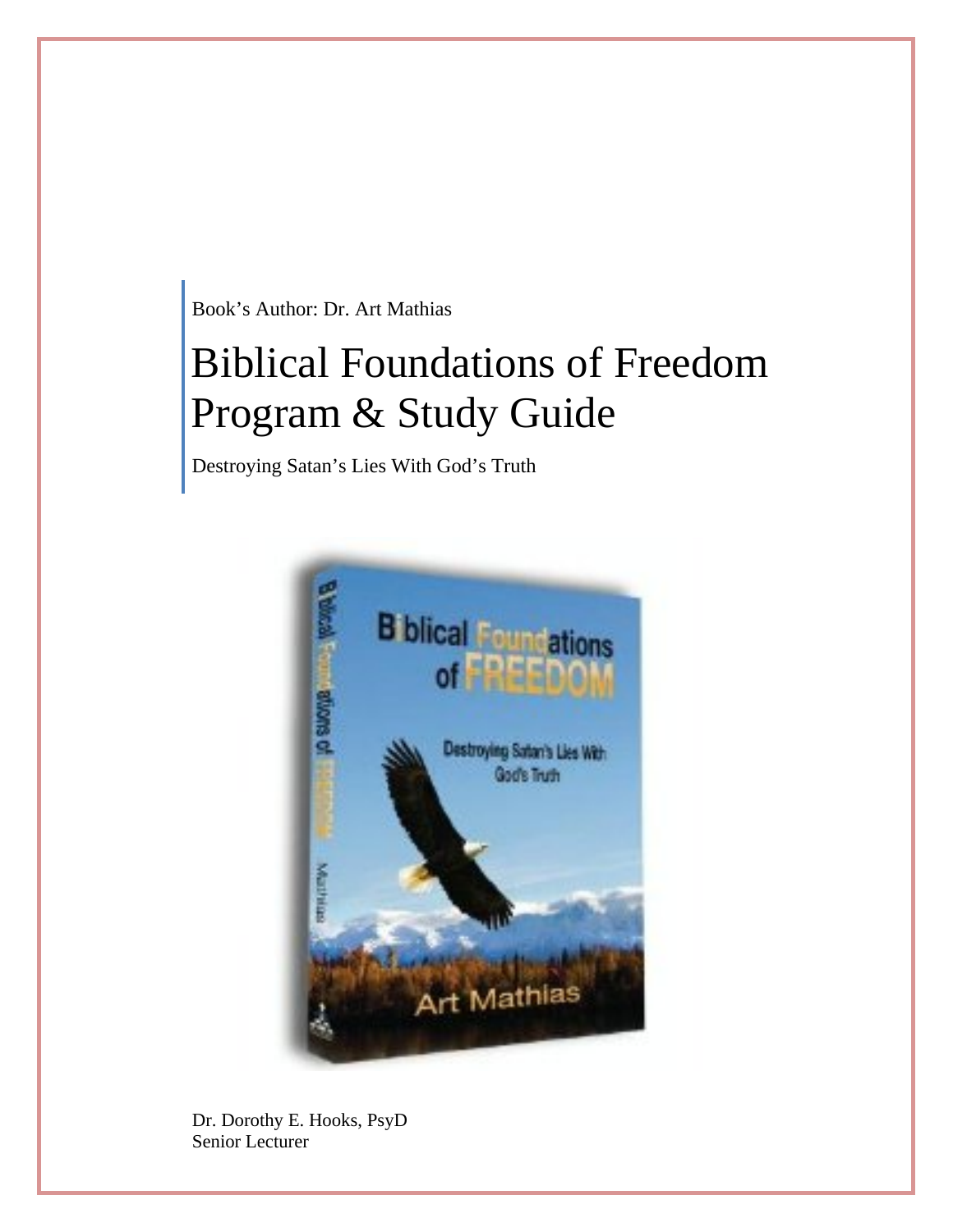"Biblical Foundations of Freedom Destroying Satan's Lies With God's Truth" was written by Dr. Art Mathias:

> Wellspring Ministries of Alaska 2511 Sentry Drive Anchorage, Alaska 99507 907.563.9033 E-mail: [akwellspr@aol.com](mailto:akwellspr@aol.com) Web Site: [www.akwellspring.com](http://www.akwellspring.com/) Copyright © August 2005 Wellspring Ministries of Alaska 2005 Edition of Biblical Foundations of Freedom

About the Authors:

Dr. Mathias has lived in Alaska for more than twenty five years. He is a businessman, bush pilot, outdoorsman, and has authored several books and booklets. He and his wife Patti, of 38 years have two grown sons. Patti is an accomplished teacher and along with her husband are founders of Wellspring Ministries. Dr. Mathias has earned his master and doctorate degrees in counseling. Both Patti and Dr. Mathias travel extensively teaching about and demonstrating a powerful God that has answers.

I had the opportunity to attend one of Dr. Mathias' "Biblical Foundations of Freedom" seminars a couple of months ago and it was a life changing event for me. I saw firsthand what God was doing at his seminars; I witnessed how powerful forgiveness is – people were getting set free because they decided to forgive – some had been holding onto unforgiveness for years - and that is why I decided to adapt his book into my Recovery program. Forgiveness is powerful because when we decide to forgive, we are obeying God's Word and when we obey God, we will be blessed.

I am using these materials from Dr. Mathias' book and other training aids by permission from him and his wife Patti.

Welcome to the journey that is going to change your life!

God bless, Dr. Dorothy E. Hooks, PsyD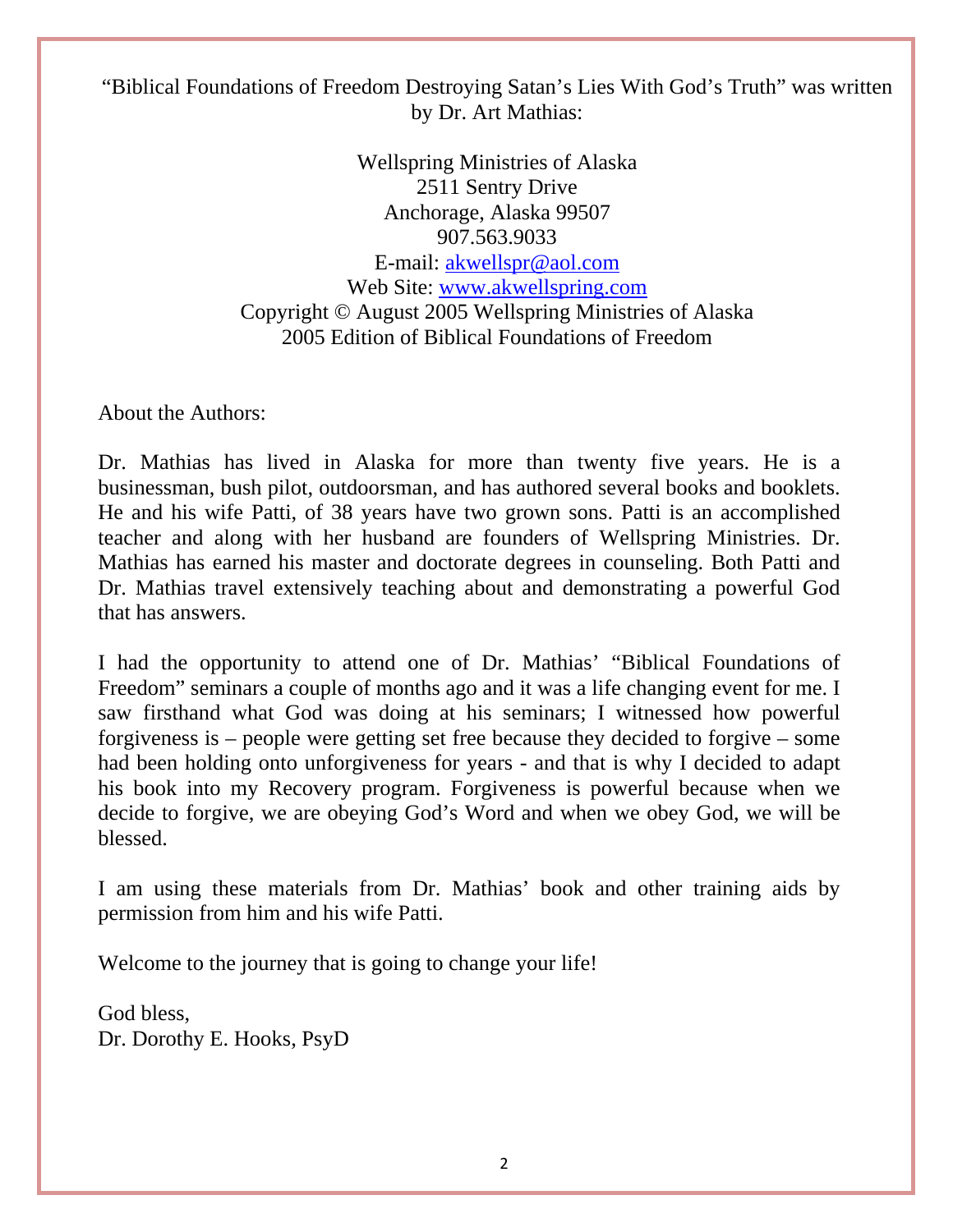# **Table of Contents**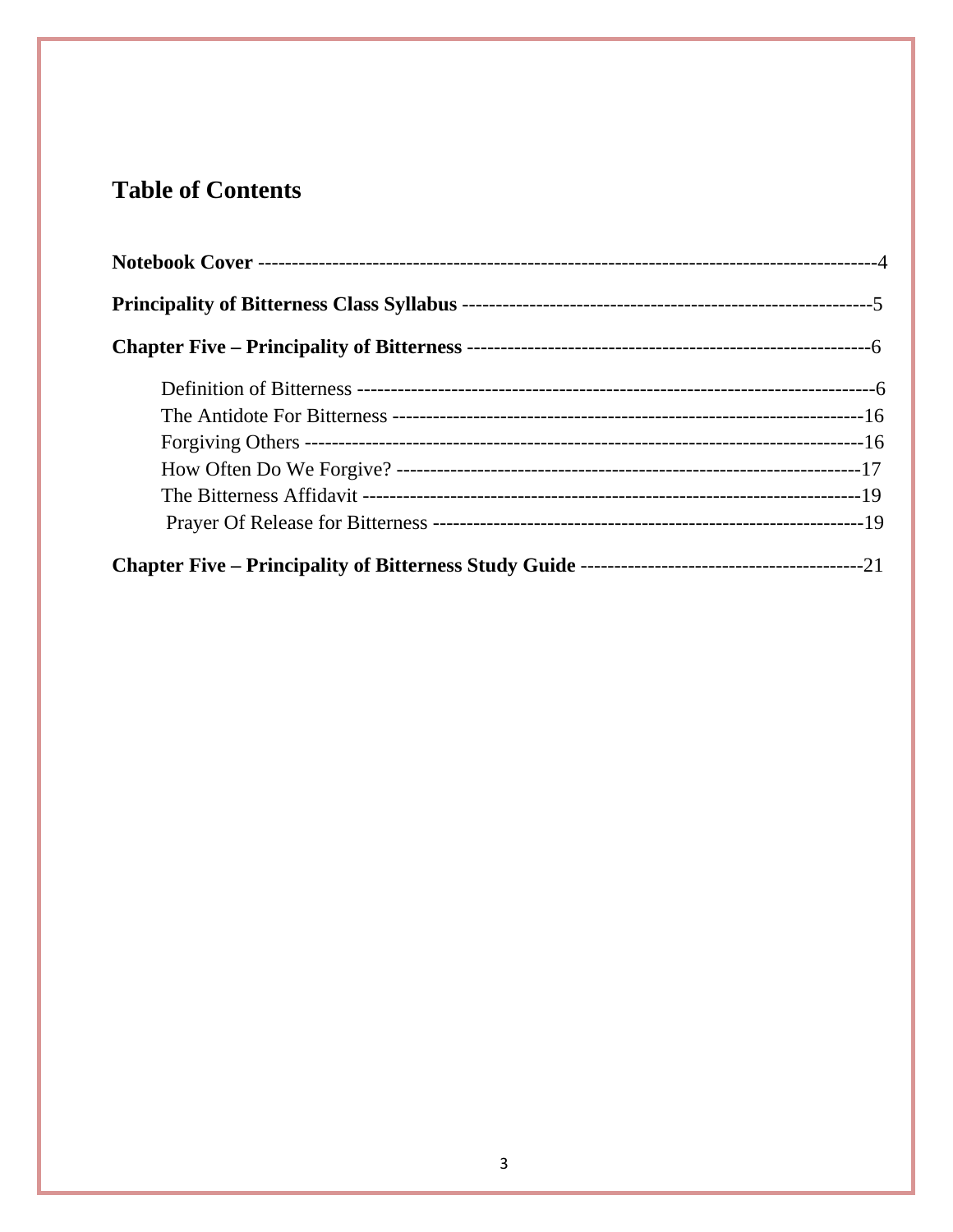

# **Administration Office:**

Dr. Dorothy E. Hooks, PsyD P.O. Box 490562 Leesburg, FL 34749  $awsoh(\partial yahoo.com - E-mail$ 352.414.1652 - Telephone 1.866.269.5196 – Fax

# **Class Dates &Topics:**

February  $21^{st}$ ,  $2010 -$  June  $6^{th}$ ,  $2010 -$  all classes will be held online:

- ¾ **Preface & Introduction (2 hour) February 21st 27th.**
- ¾ **What Is Sin Chapter One (2½ hours) February 28th March 6th.**
- ¾ **Discernment Chapter Two (2½ hours) March 7th March 13th.**
- ¾ **Accusing Spirits Chapter Three (2½ hours) March 14th March 20th.**
- ¾ **The Major Strongholds, or Principalities, of Satan Chapter Four (1½ hours) March 21st 27th.**
- ¾ **Principality of Bitterness Chapter Five (2½ hours) March 28th April 3rd.**
- ¾ **Principality of Self-Bitterness, Unloving Spirits Chapter Six (3½ hours) April 4th April 10th.**
- ¾ **Forgiveness Chapter Seven (2 hours) April 11th 17th.**
- ¾ **Principality of Jealousy & Envy Chapter Eight (2½ hours) April 18th April 24th.**
- ¾ **Principality of Rejection Chapter Nine (3½ hours) April 25th May 1st.**
- ¾ **Principality of Fear Chapter Ten (2½ hours) May 2nd May 8th.**
- ¾ **Principality of Occultism, Pharmakia & Sorcery Chapter Eleven (2½ hours) May 9th May 15th.**
- ¾ **The Kinsman Redeemer Chapter Twelve (1½ hours) May 16th May 22nd.**
- ¾ **The Armor of God Chapter Thirteen (5½ hours) May 23rd May 29th.**
- ¾ **Our Power and Authority in Christ Chapter Fourteen (3 hours) May 30th June 5th.**

**Class Location:** [www.abusedwoman.ning.com](http://www.abusedwoman.ning.com/) – Main Web Site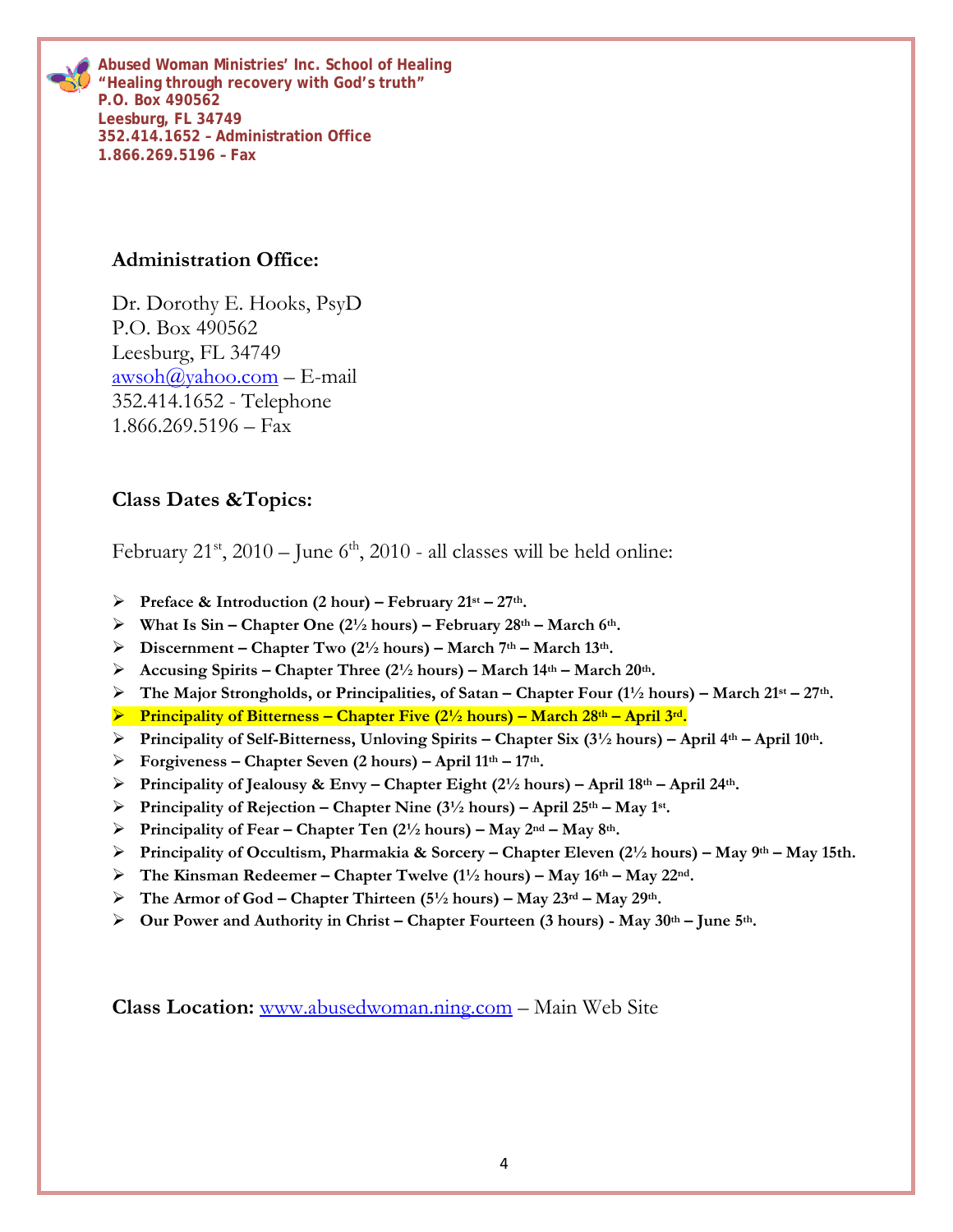**Winter Semester 2010** 

**BFOF Class Syllabus** 

 **March 21st – March 27th** 

Instructor: Dr. Dorothy E. Hooks, PsyD Campus: [www.abusedwoman.ning.com](http://www.abusedwoman.ning.com/) Email: [awmsoh@yahoo.com](mailto:awmsoh@yahoo.com)

# **Topic & Goal:**

- ¾ **Principality of Bitterness Goal: to define and explain the principality of bitterness. To accomplish this goal, we will:** 
	- $\checkmark$  Define Bitterness
	- $\checkmark$  Describe The Antidote For Bitterness
	- $\checkmark$  Discuss "Forgiving Others"
	- $\checkmark$  Explain How Often To Forgive Other
	- $\checkmark$  Give The "Bitterness Affidavit"
	- $\checkmark$  Give The "Prayer For Overcoming Bitterness"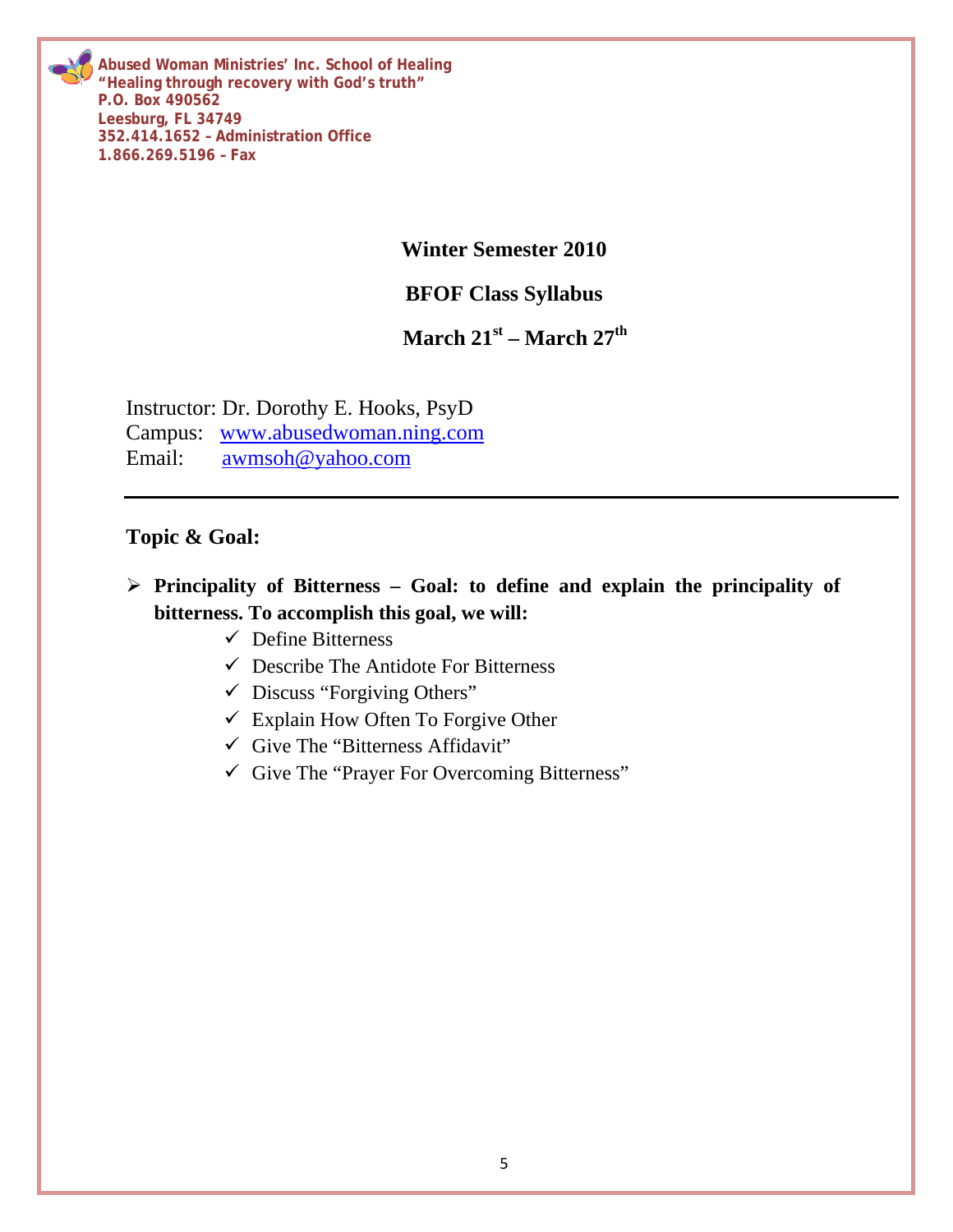

# **Chapter Five: Principality of Bitterness**

# **Definition**

This chapter explores one of Satan's principalities in his evil bureaucracy: bitterness. We will look into the invisible world of the second heaven, from where Satan seeks to rule and control us.

We will explore a group of demons (devils, evil spirits) that answer to a principality, or higher authority. There are differing levels of authority and power in Satan's realm. Each specific evil spirit answers to another spirit higher up the line of authority. Just below Satan in this pecking order are his principalities. It is through this hierarchy of evil spirits and principalities that Satan continually seeks to draw us into captivity, taking control of our lives.

The evil spirit who presides at each step up in the hierarchy of a principality is more evil than the ones below him. Luke 11:24-26 says, "When the unclean spirit is gone out he walketh through dry places, seeking rest; and finding none, he saith, I will return unto my house whence I came out. And when he cometh, he findeth it swept and garnished. Then goeth he, and taketh to him seven other spirits more wicked than himself; and they enter in, and dwell there: and the last state of that man is worse than the first." (Also see Matthew 12:44-45.)

The original house refers to mankind — us. Even if we are "empty and swept clean," the evil spirits try to come back, and bring along seven more who are even more evil than the one who left. To prevent these spirits from moving in, we must be continually filled up with God's Word, and the knowledge of God, "precept upon percept, line upon line" (Isaiah 28:10). **Being filled with God's Spirit is the antidote to Satan's ploys.** This is why it is so essential to teach, and teach, and teach, and study, and study and apply, and apply, and apply God's Word.

When, not if, the enemy comes back to attack us in areas where God has already delivered us, we need to be prepared for him. When that evil spirit comes knocking on the door of our minds with a seductive temptation — a feeling, a thought, a mental picture - seeking to lead us back into captivity we need to say, "Get behind me, Satan. I know you." Tell him, "I've been there, and I'm through with that thought and action. I order you leave me alone because I belong to Jesus Christ and speak in His authority.

We must be prepared to fend off evil spirits and order them out of our lives. I know what I've been delivered from . . . but ... do you? I purposed to rid myself of every thought and action that's not of God. I want my "stinkin' thinkin'," my old nature, to be changed. I want to replace all of Satan's lies with God's truth. How about you?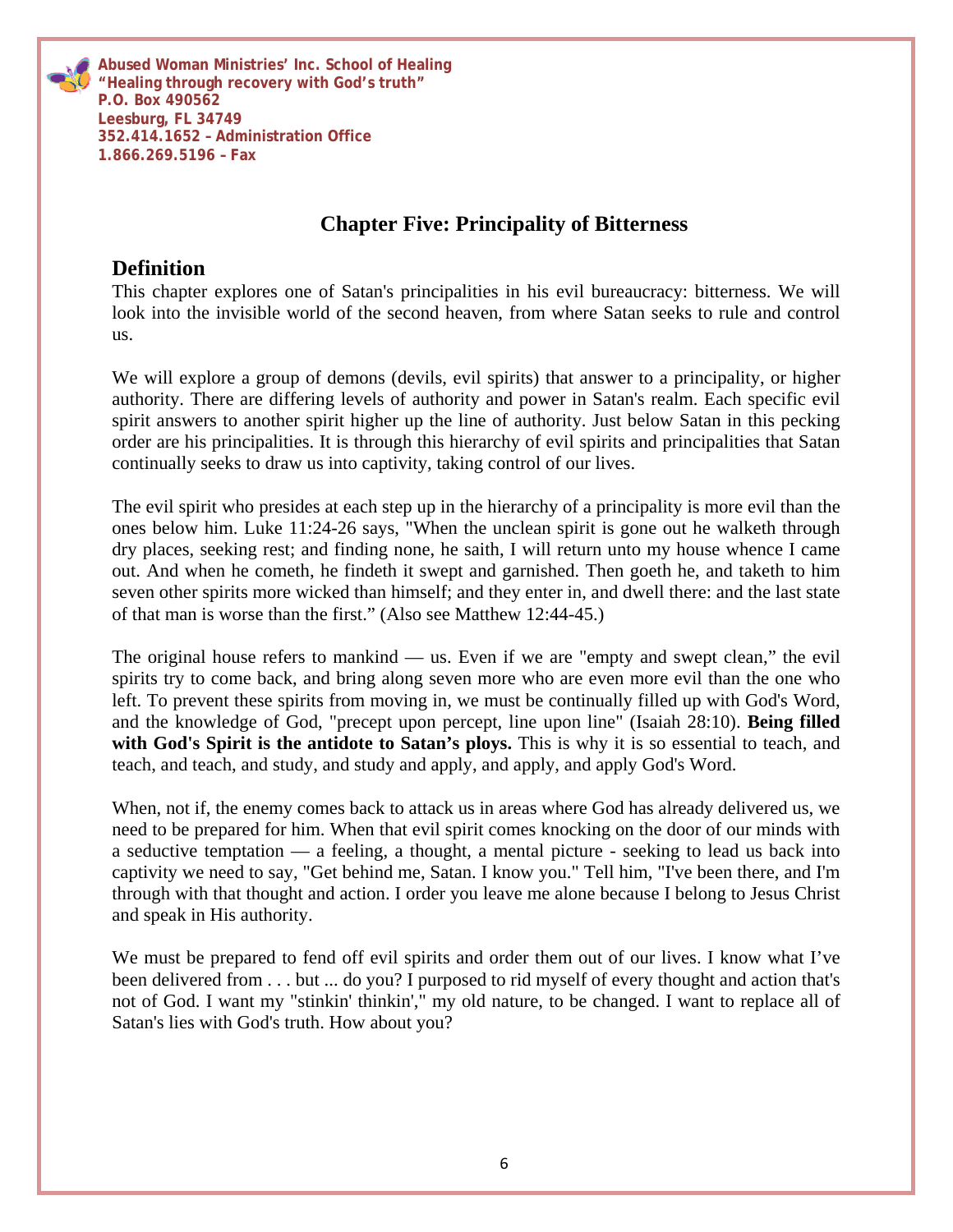

#### **Principality of Bitterness (continued)**

#### **Definition (continued)**

We have been created to glorify God and enjoy Him forever. The questions are: Are we enjoying daily fellowship with God? Do our lives honor God, freed from Satan's principalities? Luke 11:21-22 says, "When a strong man armed keepeth his palace, his goods are in peace: But when a stronger than he shall come upon him, and overcome him, he taketh from him all his armor wherein he trusted, and divideth his spoils."

The strong man referred to here is one of Satan's principalities. He is armed. What does this mean? The Greek word means to fully equip with armor. The strong man is fully equipped, and this brings him peace.

The one stronger is Jesus. Since we have been granted Christ's power and authority, we also are the one stronger. Many times Scripture grants believers the right to use the name of Jesus. Mark 16:17-18 says, "And these signs shall follow them that believe; In My name shall they cast out devils; they shall speak with new tongues; they shall take up serpents; and if they drink any deadly thing, it shall not hurt them; they shall lay hands on the sick, and they shall recover."

As the one stronger, through Jesus, we will strip the strong man (the principality) of all his armor; once that happens, that principality must flee because he will be left standing naked and weak, unable to war against us. Of what does the armor of the strong man consist?

**A principality is a ruling demon that has several lesser demons answering to it. Bitterness is a ruling demon. Answering to it, giving it protection and providing its armor are: 1) Unforgiveness, 2) Resentment, 3) Retaliation, 4) Anger, 5) Hatred, 6) Violence, 7) Murder.** 

In the hierarchy of the principality of bitterness, resentment is worse than unforgiveness; unforgiveness answers to resentment. Retaliation is worse than resentment; resentment answers to retaliation, and so on. Each lower demon protects the armor for the next higher demon.

Hebrews 12:14-15 says, "Follow peace with all men, and holiness, without which no man shall see the Lord: Looking diligently lest any man fail of the grace of God; lest any root of bitterness springing up trouble you, and thereby many be defiled."To "follow peace with all men" means to actively seek for peaceful relationships with others. If we cause trouble, slander, stir up gossip, or are resentful, are not following peace; we have serious issues with which to deal. This Scripture is very clear. If we don't seek peace and holiness we won't see the Lord, because we will have failed to receive God's grace. (The original Greek translation indicates that we'll "be late for" His grace.)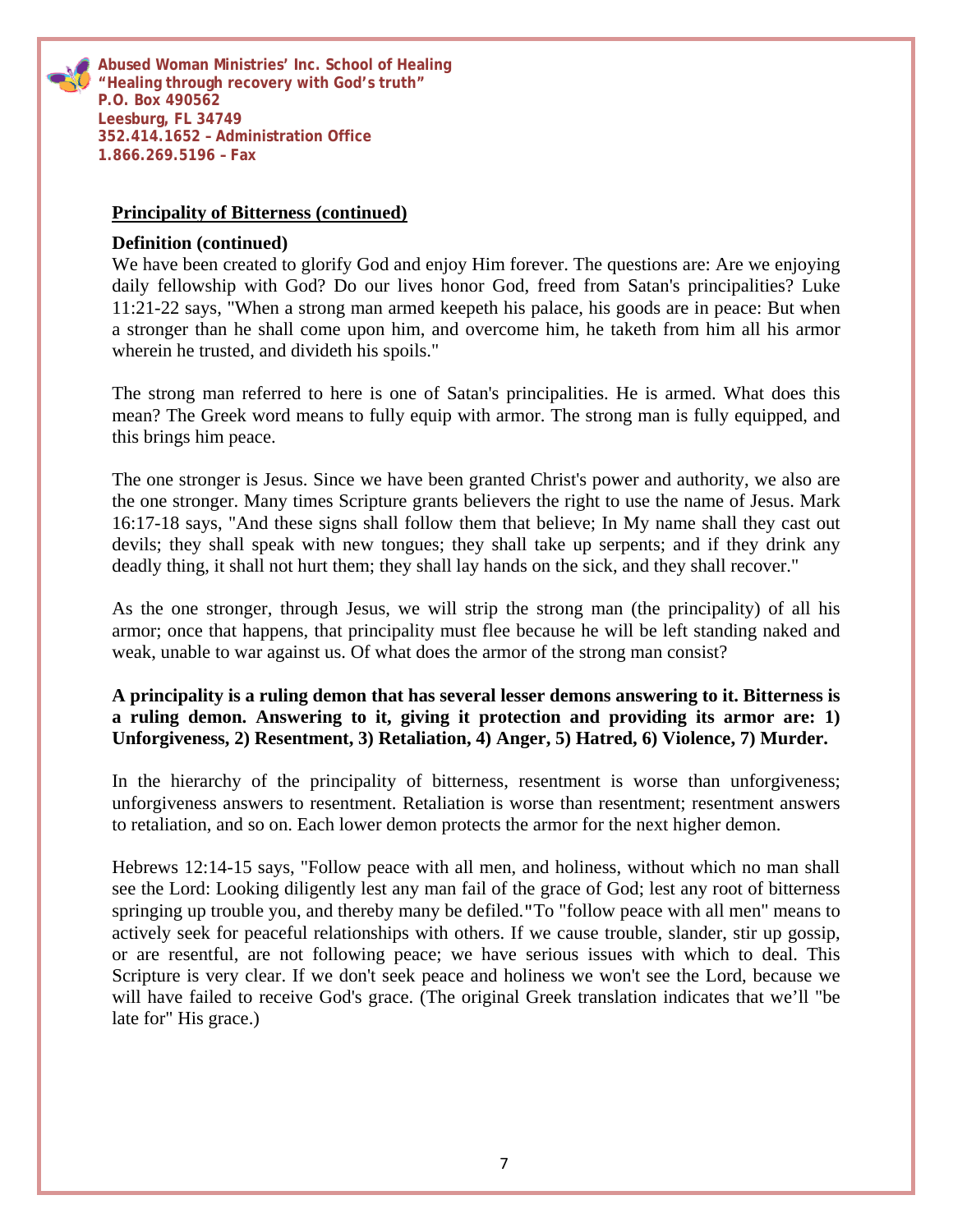

#### **Principality of Bitterness (continued)**

#### **Definition (continued)**

We are commanded to be holy, as He is holy (Leviticus 11:44). Holiness requires removing sin from our lives. Vessels of honor fit for His service remove all iniquity from our lives. Vessels of dishonor do not (II Timothy 2:20-21). God has given us the tools to become overcomers in this life if we will do His word. Great rewards are promised, in this life and the next one, to those that overcome (Revelation 2-3). I hope we are each at a point where we actively seek after God and His righteousness as our first priority. Our salvation is at stake.

What does Hebrews12:15 say? That we should look casually when we feel like it or when somebody's nice to us? No! It says, "looking diligently." This means active searching, the kind that requires constant effort. Scripture goes on to say, "lest any man fail of the grace of God."

What does "fail of the grace of God" mean? Galatians 6:1 defines it. It says, "if man be overtaken in a fault ...." What's a fault? A spiritual defect. If another believer is overtaken in a fault, those who consider themselves spiritually mature are to restore that person in a spirit of meekness. They are to guard against falling into the same spiritual defect, the end result of which will be falling away from faith. This is "the knowledge of God" in this matter. To help you with this, ask yourself, "What does God do when a person is overtaken in a fault?" God restores that person to fellowship with Him; He does not immediately destroy the person. We should restore that person to God by reintroducing them to Jesus and Jesus will lead them to the Father. Our responsibility is to lead people to Christ and Christ will lead them to the Father; we cannot by pass Christ.

In Romans 2:1, Paul says that the very thing of which you accuse another, you are also often guilty. You accuse another of having a spiritual problem but excuse the same problem in yourself. Romans 2:1 says, "Therefore thou art inexcusable, O man, whosoever thou art that judgest: for wherein thou judgest another, thou condemnest thyself; for thou that judgest doest the same things."

We need to be careful to build and restore relationships, not to tear them down. We are to restore other one another in gentleness and love. Galatians 6:2 says to go one more step by bearing a brother's burden. How many of us ever even come close to doing this? We carry one another's burdens by leading them to Jesus (as I stated above) so He can take the burden.

If we ignore this sound advice, we will be contaminated by a demon, and a root of bitterness will spring up to trouble us (Hebrews 12:15). When this root takes hold it not only defiles us, but branches out to affect everyone around us. It is highly contagious.

Have you spent time with a bitter person? Have you ever been bitter? Are you able to discern bitterness in yourself, or in others? Usually, when we encounter a bitter person, we cop our own attitude. Bitterness begins to flow from our spirit toward them. We play a game of bitterness ping-pong with them. It becomes my bitterness against their bitterness. We both become defiled. Does this sound familiar? It should. It's a common daily experience.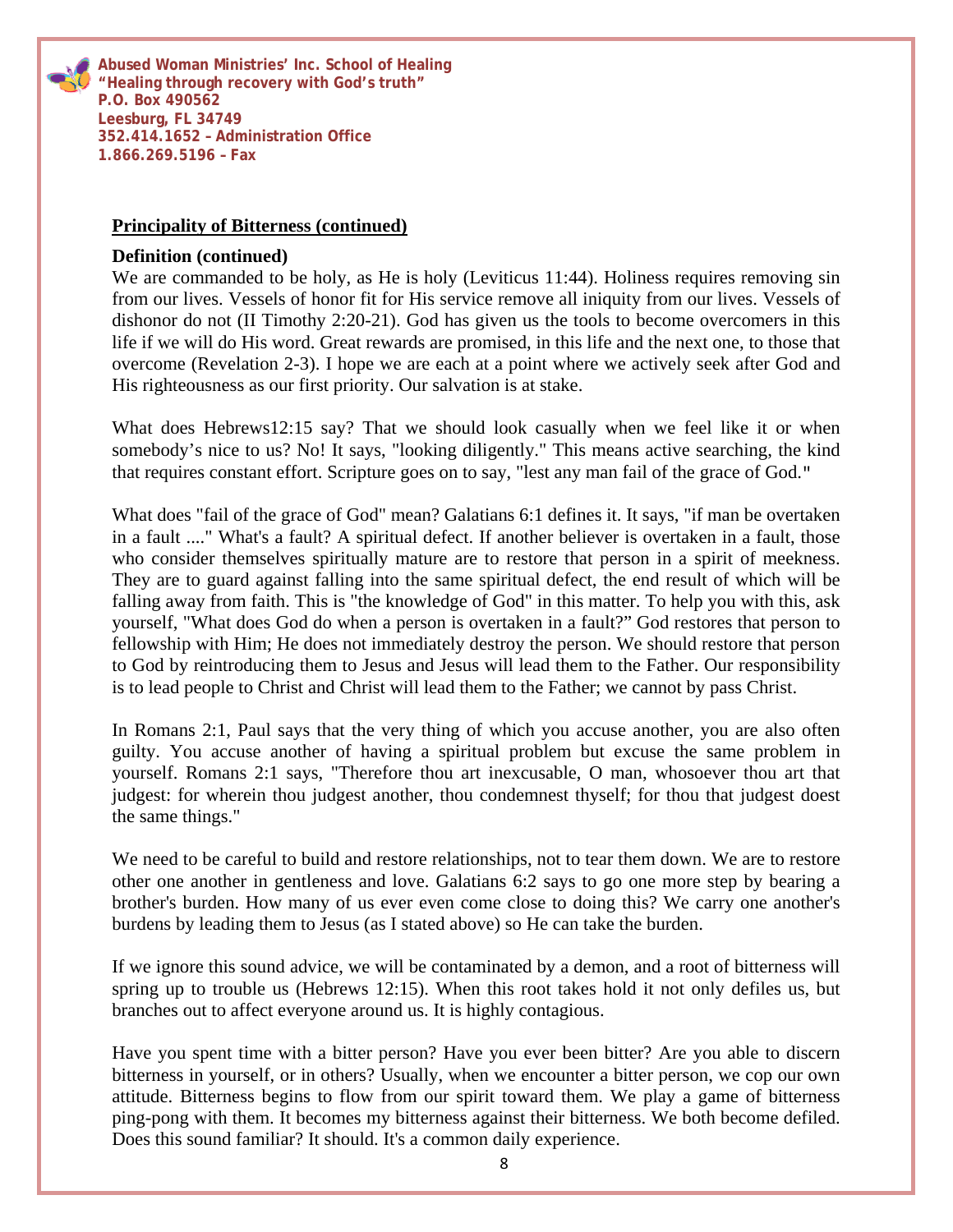

#### **Principality of Bitterness (continued)**

#### **Definition (continued)**

**Bitterness gains entrance to us through unforgiveness, the first piece of the armor surrounding bitterness.** That evil strong man banks on unforgiveness to be an active part of our life. He counts on us never forgiving others or ourselves so that he can have his place, his habitation, within us. Once taking up a home in us, he can act out his evil nature through us and give his boss, the devil, a victory.

Unforgiveness whispers in our ear, "No, you're not going to forgive them, you don't need to forgive them, there's no way you need to forgive them." Unforgiveness keeps a record of wrongs against another person. Satan banks on the spirit of unforgiveness to remind us of the bitterness that somebody else has toward us. Unforgiveness reminds, rehashes, projects and torments us with past negative events. It reminds us of what others have done to us, and what we have done to others.

The strong man, the principality, uses the spirit of unforgiveness to constantly accuse us. But, **unforgiveness is a smaller entity, a lower spirit. It's just the beginning.**

**After unforgiveness has done its work, the strong man sends out the spirit resentment. Resentment builds on the foundation laid by unforgiveness. The record of wrong ferments and resentment begins to grow.** 

**Resentment generates a feeling of ill will toward a person who has wronged us. Resentment says, "I don't like Mary," or "I will never forgive Alex," or "I don't trust my neighbors." Resentment constantly reminds us of past events, seeking to stir up negative sentiments that stew and ferment within us.** 

**Unforgiveness formed the first piece of armor to provide protection for bitterness. Now Satan trusts that resentment will gain a foothold. Resentment feeds off of unforgiveness. Resentment is a stronger evil spirit, because unforgiveness supports it. And it is more dangerous than unforgiveness.** 

Satan employs millions of evil spirits in his attempt to control or tempt us. This is why resentment can exist in many people at the same time. It can multiply its growth and so defile us that it can completely take over an individual, a family or a church. Because of the work of resentment, families and churches become dysfunctional. They maintain their own records of wrongs that generate stronger resentment. One person shares their resentment, and soon, everybody is doing the same. Then the church splits or the family ends up in divorce, and the devil has won a battle in his war against good.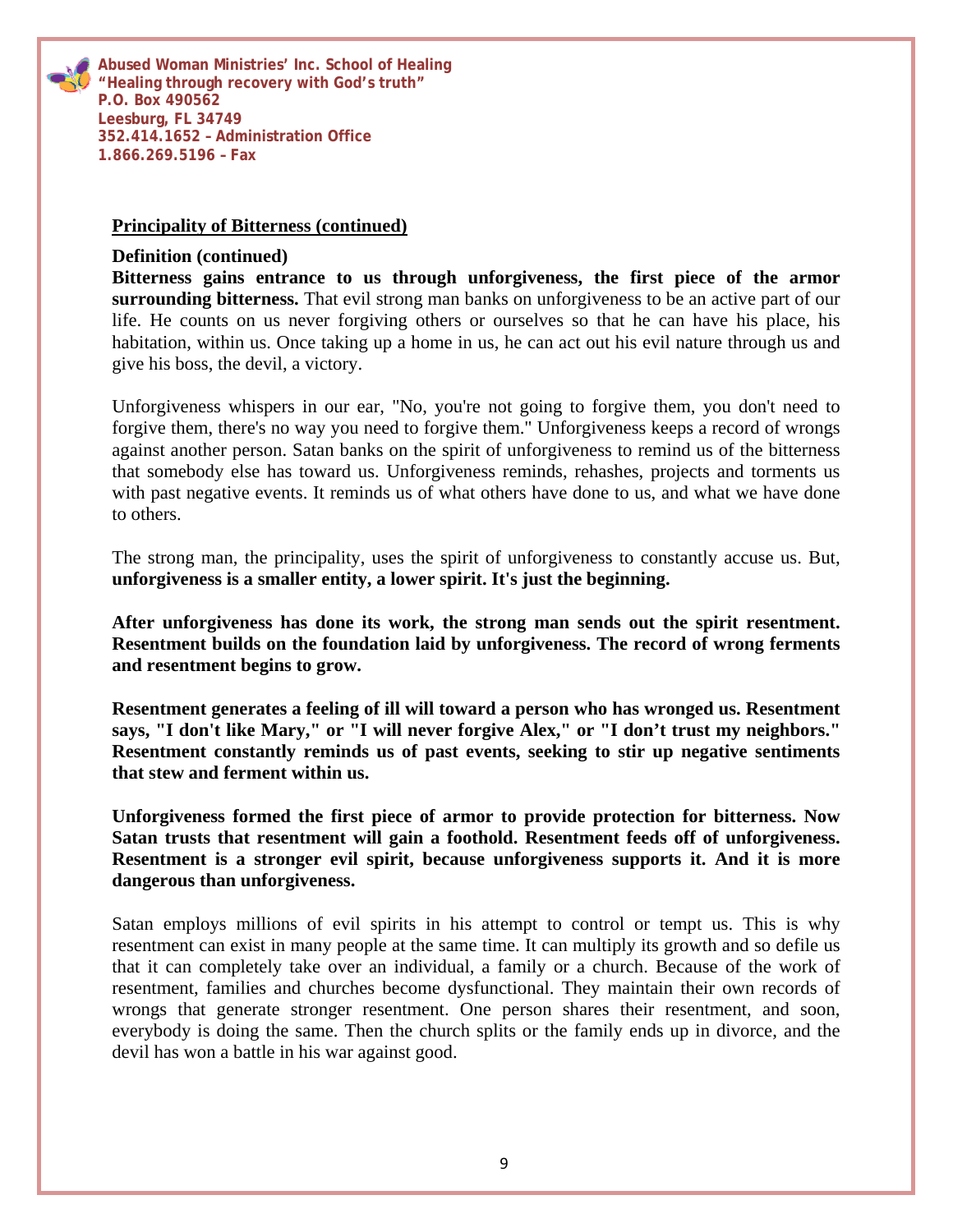

#### **Principality of Bitterness (continued)**

#### **Definition (continued)**

Unforgiveness is like instant replay, replaying the words, voices, sights and sounds of wrong events from our past. Unforgiveness flashes negative thoughts and images of everything someone ever said or did to us. Have you ever had that happen? **The accusing spirit continuously replays a record of the evil music of our lives to reinforce itself, so this strong man of bitterness can find a home in us. Resentment adds fuel to the fire. Resentment and unforgiveness stem from thoughts. They find their homes in our memories.** 

**After unforgiveness and resentment have gained a foothold in our minds, the strong man (principality of bitterness) sends out the spirit of retaliation. Now it's time to get even.** 

Have you ever seen a bumper sticker that said, "I don't forgive, I just get even?" Retaliation projects these kinds of sentiments: "Bill should pay for what he did to me," or "I am going to make Jane pay for what she said." "I am going to make sure Bob gets what he deserves, if it is the last thing that I do!"

The spirit of retaliation is much more dangerous than the spirits of unforgiveness and resentment. Retaliation's presence shows progressive demonization. Each spirit is much more dangerous than the previous one.

If you are in ministry, you must understand, when someone wants to get even, and they say, "Well, they're gonna pay," that a spirit of retaliation is speaking. Also, know that spirits of unforgiveness and resentment are present, and know that the strong man of bitterness is behind it all. Know that this person is harboring a record of wrongs against others or themselves. Then you will know how to get the person delivered.

When you see evidence of any of these spirits, you know that all the others down the line are present as well. So, if we're going after the spirit of retaliation in ministry, go after the spirits of unforgiveness and resentment as well.

As we see evidence of higher orders of spirits, we know that the underlying spirits are there as well, reinforcing the one just above it. What reinforces retaliation? Resentment fuels retaliation. What fuels resentment? Unforgiveness. And at the top of this principality of bitterness. There is an entire kingdom of evil spirits, and we name each spirit by the word that describes its nature.

**Bitterness is the strong man; he wants to occupy the house. He trusts in his armor (all the spirits protecting him – unforgiveness, resentment, retaliation, etc.). If people are going to achieve healing, this armor must be stripped off of them. Bitterness will remain until its entire armor is stripped away. If a person has pain in a memory that is evidence that there is bitterness there. We need to take hurt to the Lord in forgiveness or repentance and then He heals the broken heart and the pain (anger, resentment, hatred, guilt, shame, etc.) is gone. Every bit of the pain must go or there is still bitterness.**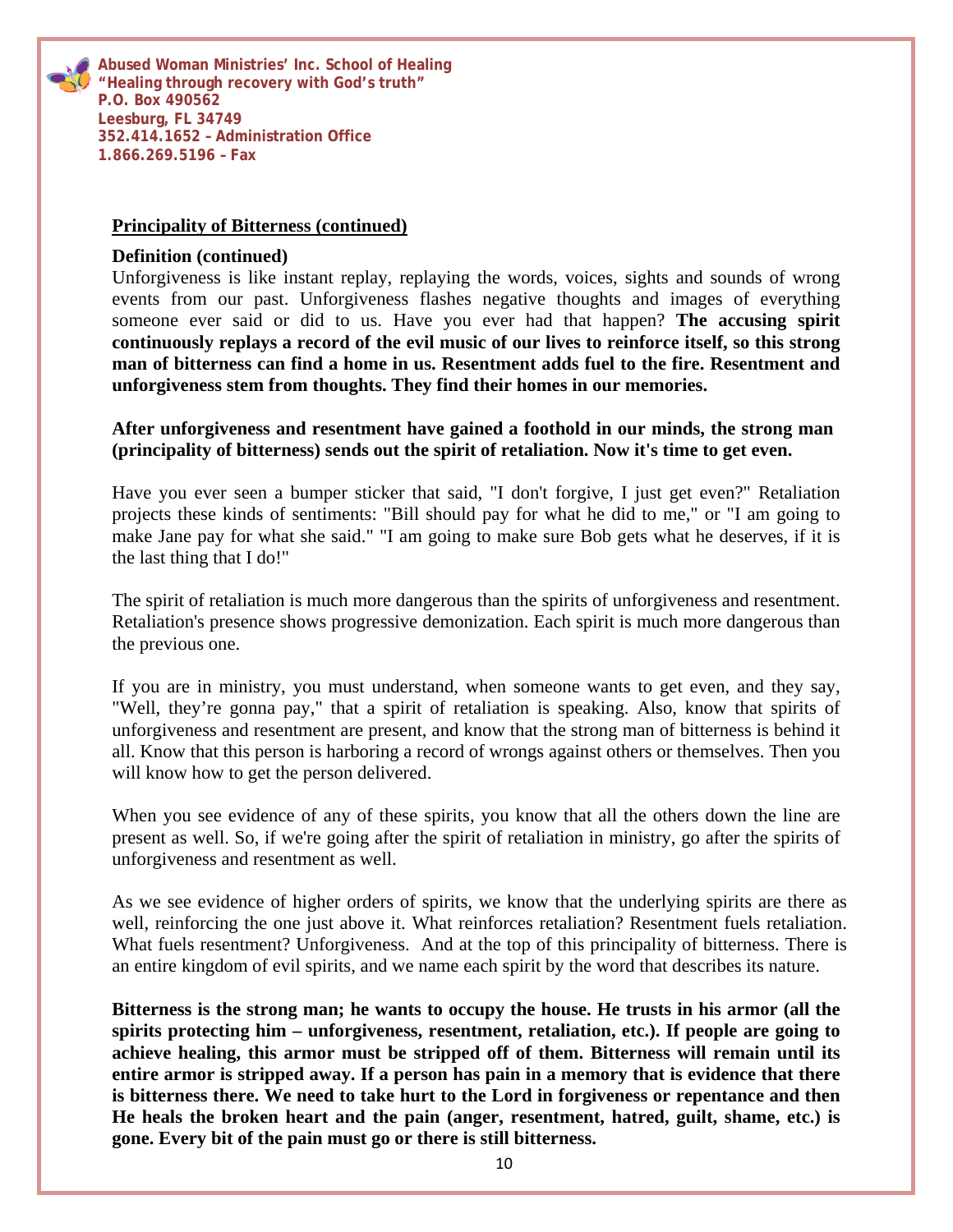

#### **Principality of Bitterness (continued)**

#### **Definition (continued)**

As unforgiveness gains a foothold, then resentment gains a foothold. Next, retaliation gains a foothold. Each of these manifests itself in ways that are progressively worse than the prior spirit. **When retaliation wins its foothold, bitterness sends out anger and wrath**. Anger and wrath are outward expressions that remind others that we are not going to forgive them, that we resent them, and that we plan to get even. With anger, we have crossed a line. Anger gives the evil spirit a voice. Unforgiveness, resentment, and retaliation can be kept unspoken, eating away at a person's own spirit through self-deception.

Once the line is crossed to anger and wrath, the demons start to show themselves physically. Have you ever seen anger in a person's eyes? It is very real and very observable. This is anger caused by the root of bitterness, because of unforgiveness, resentment and retaliation. Maybe you have experienced this yourself. We all have.

**We need to understand, when our anger buttons are being pushed, it is the strong man of bitterness fighting to gain a foothold. Bitterness puts on the armor of anger and wrath to protect himself**. You have sensed it yourself, when resentments fester over time, anger isn't far behind. Anger and wrath never occur without the first three spirits being in place.

We get angry when a trust has been breached, resulting in hurt. We feel victimized. Then unforgiveness, resentment and retaliation well up and overflow with the fourth spirit, anger and wrath.

**After anger and wrath have gained their foothold, hatred moves in**. Bitterness gains fuel from unforgiveness, resentment, retaliation, and anger and wrath. **Now hatred starts a process of elimination**. Hatred says, "I live on this planet and so do you. And one of us has to go and it ain't going to be me." Maybe hatred says, "This church ain't big enough for both of us. I think you'd better leave." Hatred seeks to eliminate the other person.

**Retaliation ferments anger on behalf of bitterness**. **Anger vocalizes bitterness, and next comes hatred to act out of bitterness. Hatred reveals your feelings toward an offender, tells them that they don't belong in your world, and you absolutely hate their guts. Hatred says, "I will do what it takes to get even."** 

**Hatred provides the fuel for our final victimization by Satan**. When we observe hatred in someone, we know that anger, retaliation, resentment and unforgiveness are there as well. And we know that bitterness is in the driver's seat, trusting in the armor provided by these lesser evil spirits.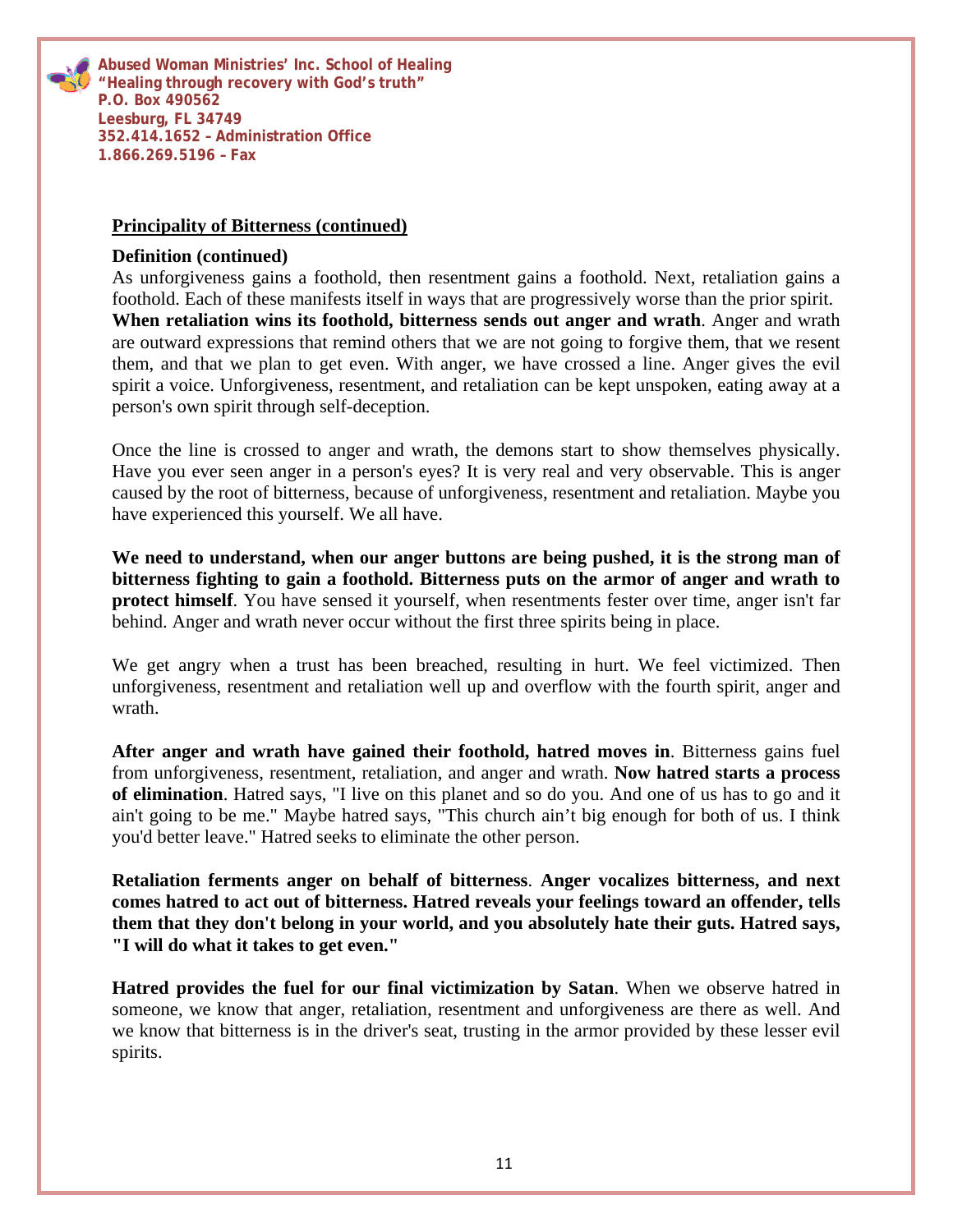

#### **Principality of Bitterness (continued)**

#### **Definition (continued)**

**What makes up the armor of bitterness? It is the seven levels of spirits under his principality**. Bitterness banks on the fact that when we are finally ready to forgive, unforgiveness will show us flash cards of voices, sights, sounds, and smells reminding us of how someone harmed us. Resentment joins in saying, "Now, let me help you really feel it right here, deep inside you."

You may try to argue against resentment saying, "But, I'm trying to forgive Ruthie," but resentment answers, "No, you really resent her." Retaliation joins in, "Yeah, besides you never did get even with Ruthie, did you? She needs to pay she did to you."Anger rears up, saying, "Yeah, and I'm going to go tell Ruthie just what I think, and if I don't tell her, then I'll tell somebody else."

You're getting emotional now, and hatred says, "Yeah, I'm not only going to get even, I'm not only going to retaliate, but I know how to hit her where it hurts. I hate Ruthie."

We see this scenario repeated daily in the lives of families, businesses and churches. This is evidence of how progressively more evil influences break up human relationships; the strong man, bitterness, causes it all.

**The sixth level of bitterness is violence. Violence is anger and hatred set into motion. Our emotions erupt into physical or sometimes hate-filled verbal attacks. At this point, we see pots and pans thrown across the room, wrenches fly and punches being thrown. Fights erupt. Physical, sexual and verbal abuse result.** 

**The seventh and worst spirit in the principality of bitterness is murder**. Just as Cain slew Abel because of his bitterness, so we see others murder their children, spouses or friends in fits of rage.

The spirit of murder includes more than taking someone's physical life. God's Word teaches how we can murder someone with our words. Murder starts in the heart, because the ultimate level of the spirit of bitterness is the elimination of someone's person-hood. 1 John 3:15 says, "Whosoever hateth his brother is a murderer: and ye know that no murderer hath eternal life abiding in him."

Murderous hate-filled speech, driven by bitterness, kills a person's own spirit. Whether it is the person who is doing the screaming and his speech crucifies his own sense of decency, or a person who receives a verbal attack, whose spirit shrinks in fear, the end result is a death of a Godly, peaceful spirit.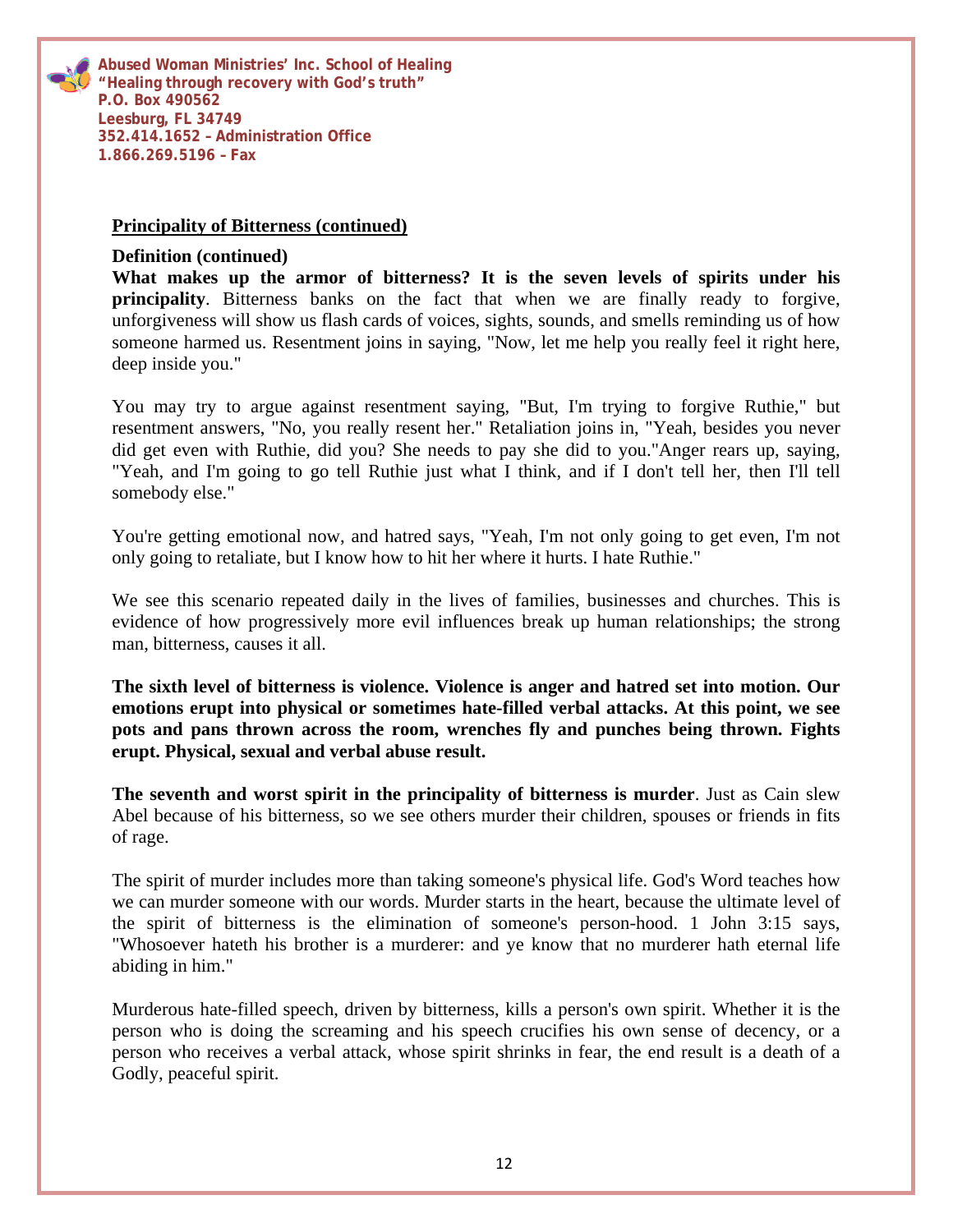

#### **Principality of Bitterness (continued)**

#### **Definition (continued)**

Satan was the first murderer, and introduced murder to the world through Cain (John 8:44; 1 John 3:12). Cain's murder of Abel illustrates the progression of the root of bitterness, starting with an unwillingness to forgive, to resentment, to retaliation, to anger, and then to murder during a short period of time (Genesis 4:1-9).

As we have been reviewing these levels of bitterness, have you sensed any bitterness in your spirit? Have you reflected on others who have failed to forgive you, or identified unforgiveness that you have toward someone else? Have you experienced, resentment, a desire to retaliate, and anger directed at others, or even at yourself? Have you hated others, or been hated? Have you had violence committed against you, or committed violence? Have you angrily cursed others, or yourself, or had others curse you?

Does your heart ache because these things have happened to you? Can you sense these spirits interacting with your spirit right now? Are you recalling someone or something that has happened to you? **If there is pain in this and other memories, there is bitterness. The solution is to forgive and repent. Then the Lord will heal your broken heart**.

#### **What do you want to do about all this? You can choose to continue on as you are, or you can face these things and cast them out of your life. You choose**.

Before anything else can be resolved, bitterness must be expelled from your spirit. If you harbor bitterness against others or yourself, God will not forgive you of your sin. In Mark 11:25-26 Jesus says, "And when ye stand praying, forgive, if ye have ought against any: that your Father also which is in heaven may forgive you your trespasses. But if you do not forgive, neither will your Father which is in heaven forgive your trespasses.

In Matthew 18:34-35 Jesus says, "And his lord was wroth, and delivered him to the tormentors, till he should pay all that was due unto him. So likewise shall My heavenly Father do also unto you, if ye from your hearts forgive not every one his brother their trespasses."

I believe the tormentors of Matthew 18 are stress, anxiety, fear, depression, bitterness, etc., and the physical diseases that can follow. **Bitterness and its supporting spirits form the root of many of our diseases.** 

Hebrews 12:14 says that we are to follow peace with all men, and pursue holiness. Achieving holiness is tough. We self-talk, "God is perfect. I'm rotten. How can I be holy as He is holy?" Isaiah 35:8 calls holiness a highway to be traveled. What does this mean? Holiness comes through a progressive process of identifying the lies and sins in our lives and replacing them with God's truth.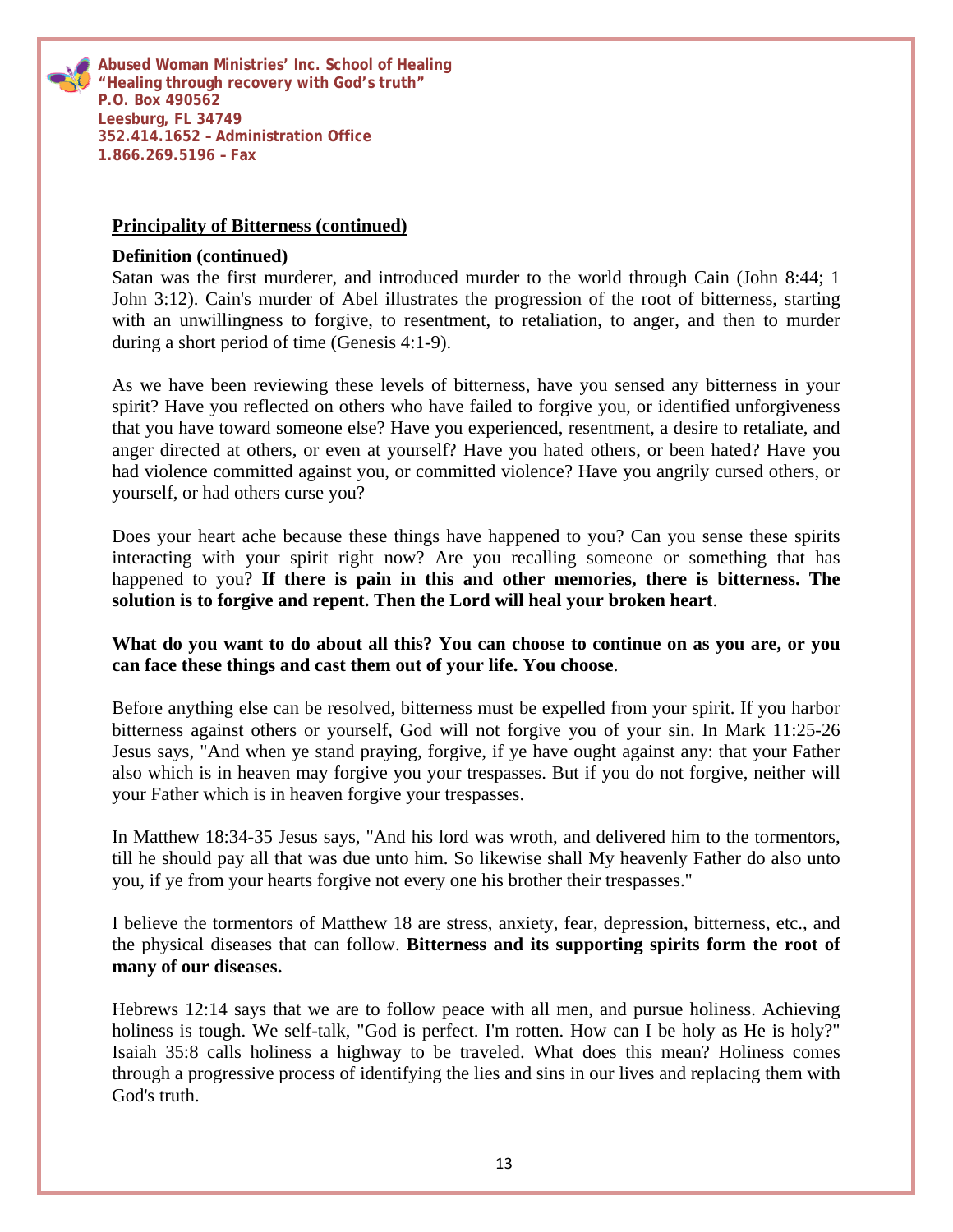

#### **Principality of Bitterness (continued)**

#### **Definition (continued)**

As we become holy, our nature is transformed from old man — Satan's nature — into God's nature. This process is called sanctification. The way we think, talk and act is changed to conform more and more to the image of the living God. We regain what we lost in Adam's fall from grace: the nature of God. We are holy, as He is when we are manifesting His nature through us. In the time that love, joy, peace, long-suffering, etc. is manifesting through us, we are holy as He is because His nature is being displayed.

Genesis 1:26 says, "Let Us make man in Our image." The image of man was the image of God's nature, but even more than this. God gave us a soul, spirit and body. We lost the ability to assume God's nature because of sin. That is why our spirit needed be born again, so we could come alive to God. Our nature had been dead to God.

Once we are born again, our spirit desires to conform to God's image because that is who we are spiritually in our creation; it is what constitutes the real person. This is the person with whom God wants to spend eternity in heaven.

It's amazing that we accept and expect God to be perfect, and yet we don't think He asks the same of us. The true believer is on a journey toward Godly perfection that is called sanctification. And it is available to every believer who appropriates the power and authority of Christ.

As we become sanctified, we know that Satan stands ready to condemn us using our weaknesses against us. He finds any opening he can to thwart our progress or cause us to backslide. Despite this reality, we still are responsible to live each day according to God's precepts. He does not leave us alone in this, giving us the power of Christ and the prodding of the Holy Spirit to defeat Satan's wiles.

What is human perfection from God's perspective? The Greek word for "perfect" is teleios. As it concerns our knowledge and application of Christian principles, it describes mature, full-grown people, not children. These are believers who, through thorough instruction and deep experiences, walk in the light with Christ. Hebrews 5:14 describes maturity as knowing the difference between good and evil, and choosing to do that which is good: Godly discernment. Being perfect, we live in a state of forgiveness where God declares us righteous because we have close, personal communion with Jesus Christ.

Being holy, as He is, is to abide in Christ. It is to manifest His nature. The high calling of God that Paul strove for all of his life was to manifest the nature of God one hundred percent of the time. God commands us to forgive. To defeat an unforgiving spirit, and prevent a root of bitterness from springing up, we must learn to forgive moment by moment, offense by offense. We must give up our hold on the offender and hand them over to God (Matthew 18:21-22.)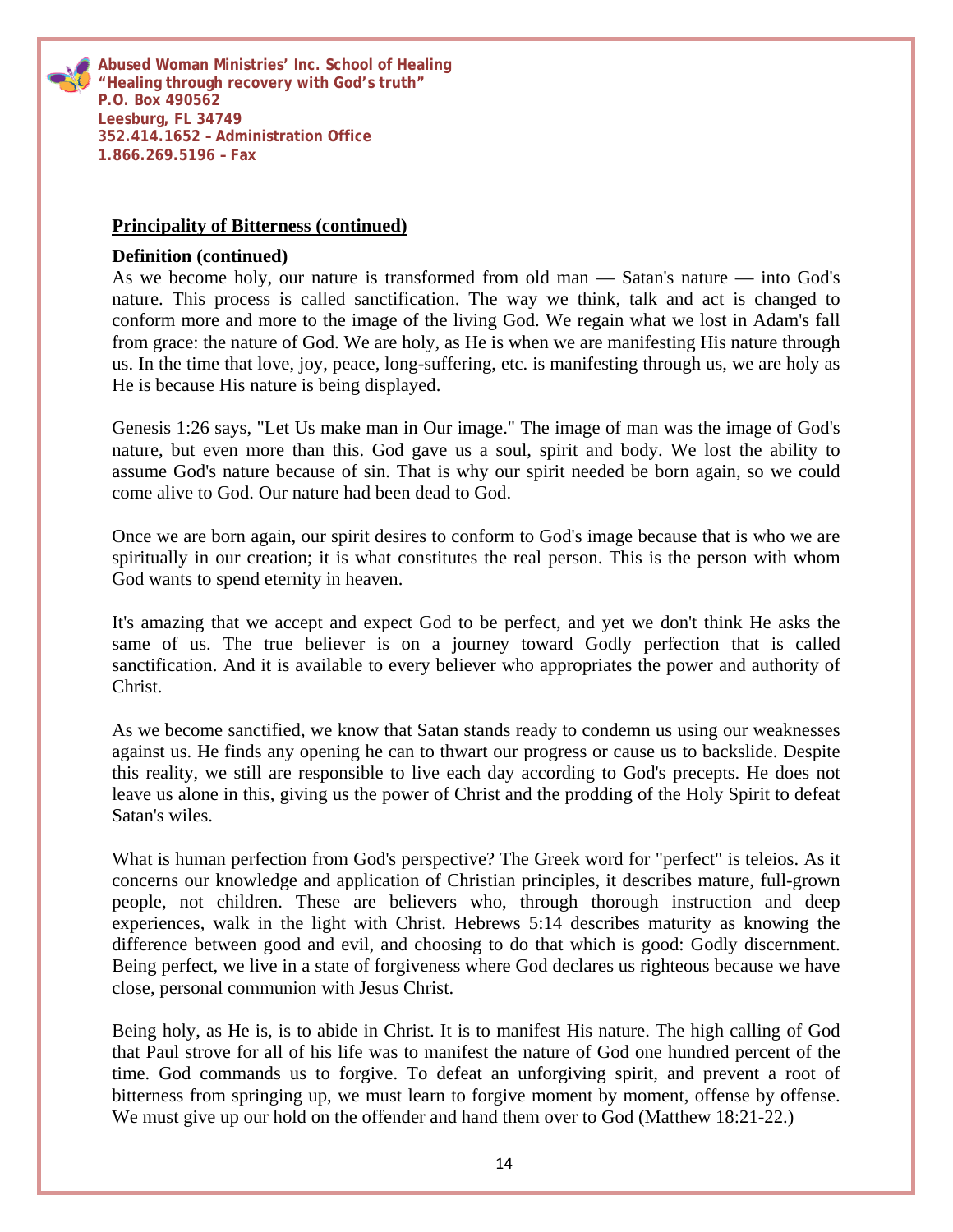

#### **Principality of Bitterness (continued)**

#### **Definition (continued)**

As we forgive, we also defeat resentment. We have released all the ill will formerly directed at others or ourselves.

Jesus said the thought of retaliation comes from an evil spirit. When James and John sought to rain fire from heaven on the Samaritans who rejected them, Jesus rebuked them saying, "Ye know not what manner of spirit you are of" (Luke 9:55).

The Word of God forbids us from seeking retaliation or revenge. We are told not to avenge ourselves, or to bear grudges (Leviticus 19:18). Proverbs 24:29 tells us not to ponder doing to our neighbor what he has done to us. Paul taught us not to repay evil with evil, but instead we are to give the offender over to God (Romans 17-19).

There is such a thing as "righteous anger," but it flows from a sense of an offense committed against God, not our own unforgiving spirit. A righteous anger is never expressed at a person. It is always expressed at evil. Revenge is never the motive behind righteous anger. Whatever the source of our anger, we are taught not to sin as its result, or retain anger in our spirit overnight (Ephesians 4:26). We are taught to be slow to wrath because man's wrath never brings forth the righteousness of God (James 1:19-20).

According to Galatians 5:20, hatred is one of the works of the flesh, our evil nature. The natural condition of all unregenerate people is to be "hateful and hating one another" (Titus 3:3).

Satan is the author of violence (Ezekiel 28:16). Satan used the spirits associated with bitterness to introduce violence and murder by influencing Cain to kill Abel. Cain's progression of bitterness as it grew from an unwillingness to forgive, to resentment, to retaliation, to anger, to hatred, to violence, and finally, to murder during a short period of time (Genesis 4:1-9).

Employing the spirits of bitterness, Satan brought so much violence to mankind that God destroyed all the people, save Noah and his family (Genesis 6:11-13).

These evil spirits seek to separate us from God and from His peace. They also destroy our peace, and separate us from living in peace with other people.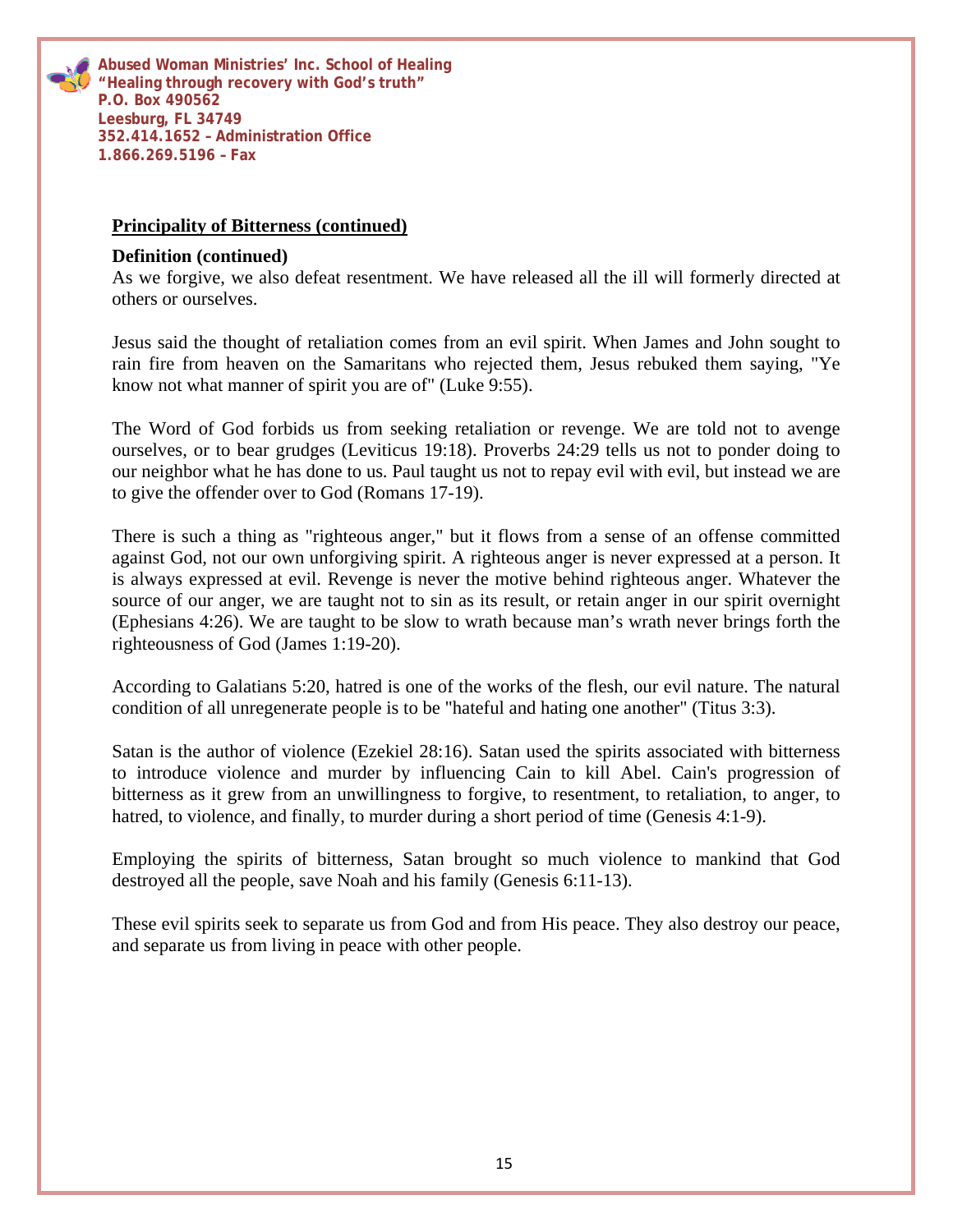

#### **Principality of Bitterness (continued)**

#### **The Antidote For Bitterness**

First, we must recognize that we are bitter. This is harder than it sounds. A short time ago, I didn't see my own bitterness. If someone had told me I was bitter, I would have denied it. I was ignorant to the fact that resentment formed a part of bitterness. Maybe that is what God meant in Hosea 4:6 when He said, "My people are destroyed for a lack of knowledge."

If there is any evidence of unforgiveness, resentment, retaliation, anger, hatred, violence, or murder in our lives, we have bitterness. If there is any pain in any memory, there is bitterness. If we go to bed at night leaving issues unresolved we will wake the next day with the root of bitterness already having budded in our spirit. I learned to accept this as truth and admitted that I did have bitterness because of offenses. Admitting that we have bitterness is the first step to recovery.

Secondly, we must repent of the sin of bitterness. Repent means that we fall out of agreement and turn away from it. And we ask God to forgive us.

Thirdly, we must forgive others and ourselves. What does it mean to forgive? There are several aspects to consider.

#### **Forgiving Others**

Matthew 18:15-17 says, "Moreover if thy brother shall trespass against thee, go and tell him his fault between thee and him alone: if he shall hear thee, thou hast gained thy brother. But if he will not hear thee, then take with thee one or two more, that in the mouth of two or three witnesses every word may be established. And if he shall neglect to hear them, tell it unto the church: but if he neglect to hear the church, let him be unto thee as an heathen man and a publican." If the church adheres to this Scripture there will be fewer problems in the church.

What are we supposed to do when someone has offended us? We are to go to them personally and privately, seeking to regain their fellowship and friendship. Instead, we usually find somebody else to talk to first, involving someone who had nothing to do with the problem in the first place. We do this to win someone to our side, or build confidence that we are justified in being offended. But we seldom provide these confidants with all the facts. We load the gun with accusations and fire rumors at random. These spread and destroy any hope for restoration and reconciliation.

The correct principle is to go to our brother privately, telling him honestly, "We're not right together man, what's going on? I care about you and I want a good relationship!" If he doesn't hear us, we come back with two or three trusted brothers, "Brother, we've got to resolve this." If that doesn't work, our spiritual leaders will go and ask, "Why didn't you receive your brother? What's the problem? Come with me and let's deal with it so we can have fellowship with you."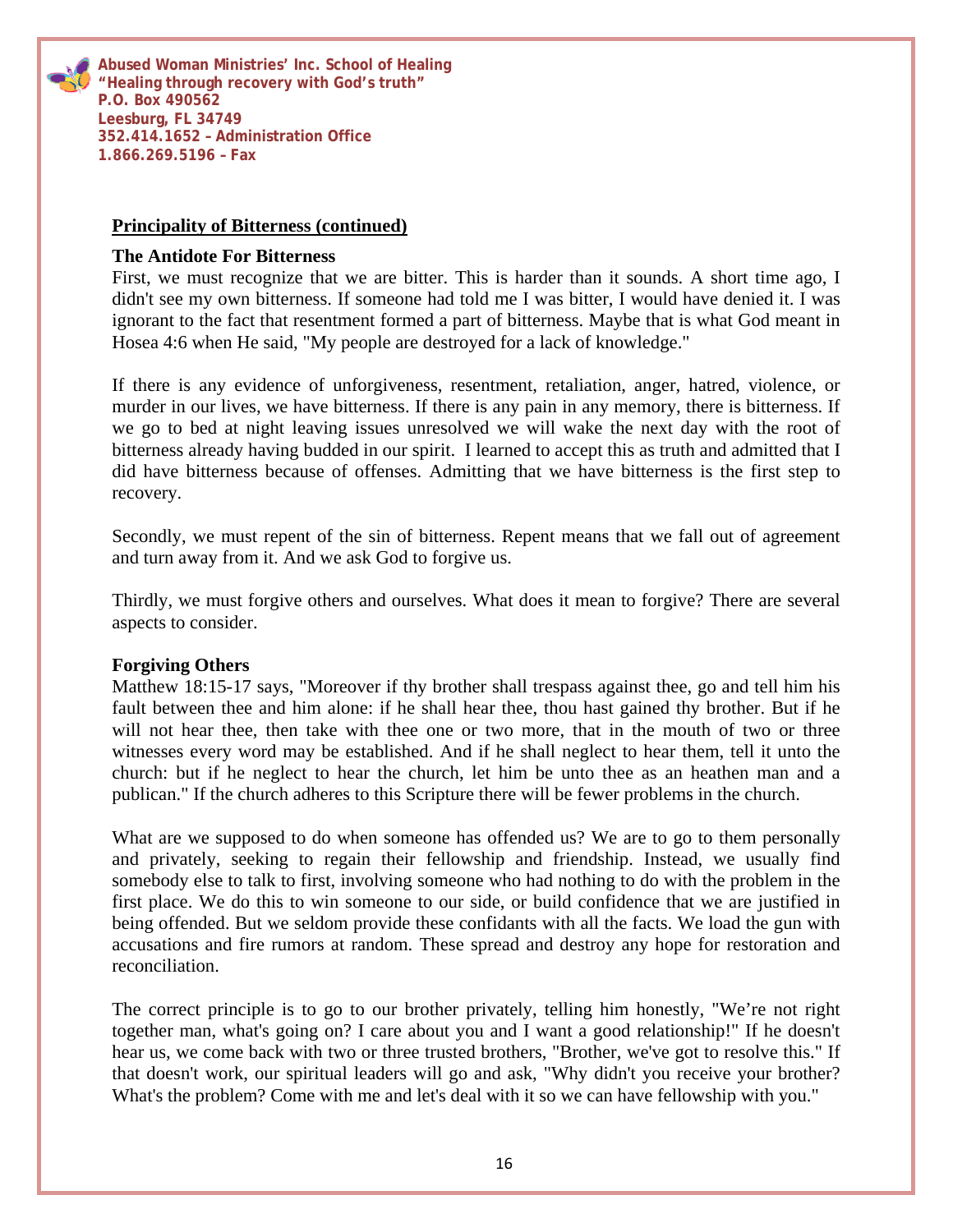

#### **Principality of Bitterness (continued)**

#### **Forgiving Others (continued)**

If we fulfill the obligations of this system of forgiveness and reconciliation, not only will we have harmony in our churches, but our churches would attract more people.

But we're afraid of each other. We're afraid of losing somebody as a friend. Yet, if we don't deal with problems by seeking forgiveness and restoration according to this Scripture formula, we will lose them anyway. Why not lose them over the issue of righteousness?

An open rebuke is better than a secret love (Proverbs 27:5). My part is to be willing to come and deal with you face to face. Are you willing to do that with others? I don't know about you, but I want to release the power of love and forgiveness on the earth. I'm fed up with the hatred and bitterness that dominates human relationships. Are you?

If we handle forgiveness in the manner God intended, the result will usually be peace, if peace is at all possible. If the other person refuses to forgive or to stop their destructive behavior, we still can be set free from our own resentment and receive God's forgiveness.

The ultimate resolution of all human problems comes from God. If we say, "I'll give up bitterness when I have resolution with George," then George becomes an idol to us. We put him in the position of receiving our attention, and that is the place God desires to occupy. Bitterness places us in bondage to the one we are bitter at. God grants us spiritual freedom and forgiveness; whatever the outcome of our effort to reconcile with another person.

God still wants us to have a heart for resolution of differences and reconciliation with our brothers. But if their own root of bitterness keeps them from responding properly, if they're into unforgiveness, resentment, retaliation, anger and strife, that is not your problem. We can trust God to deal with their hearts through His Holy Spirit.

#### **How Often Do We Forgive?**

Matthew 18:21-22 says, "Then came Peter to Him, and said, Lord, how oft shall my brother sin against me, and I forgive him? till seven times? Jesus saith unto him, I say not unto thee, Until seven times: but, until seventy times seven."

Jesus said forgiveness is a moment by moment occurrence. With every breath, we are to forgive others and, of course, ourselves. Each minute of the day we are to forgive the same person for the same offense. Forgive them and then release them. If we don't, we give the strong man of bitterness a chance to come in and begin to build his stronghold in us. Our bodies are to be the temples of God, not Satan's stronghold.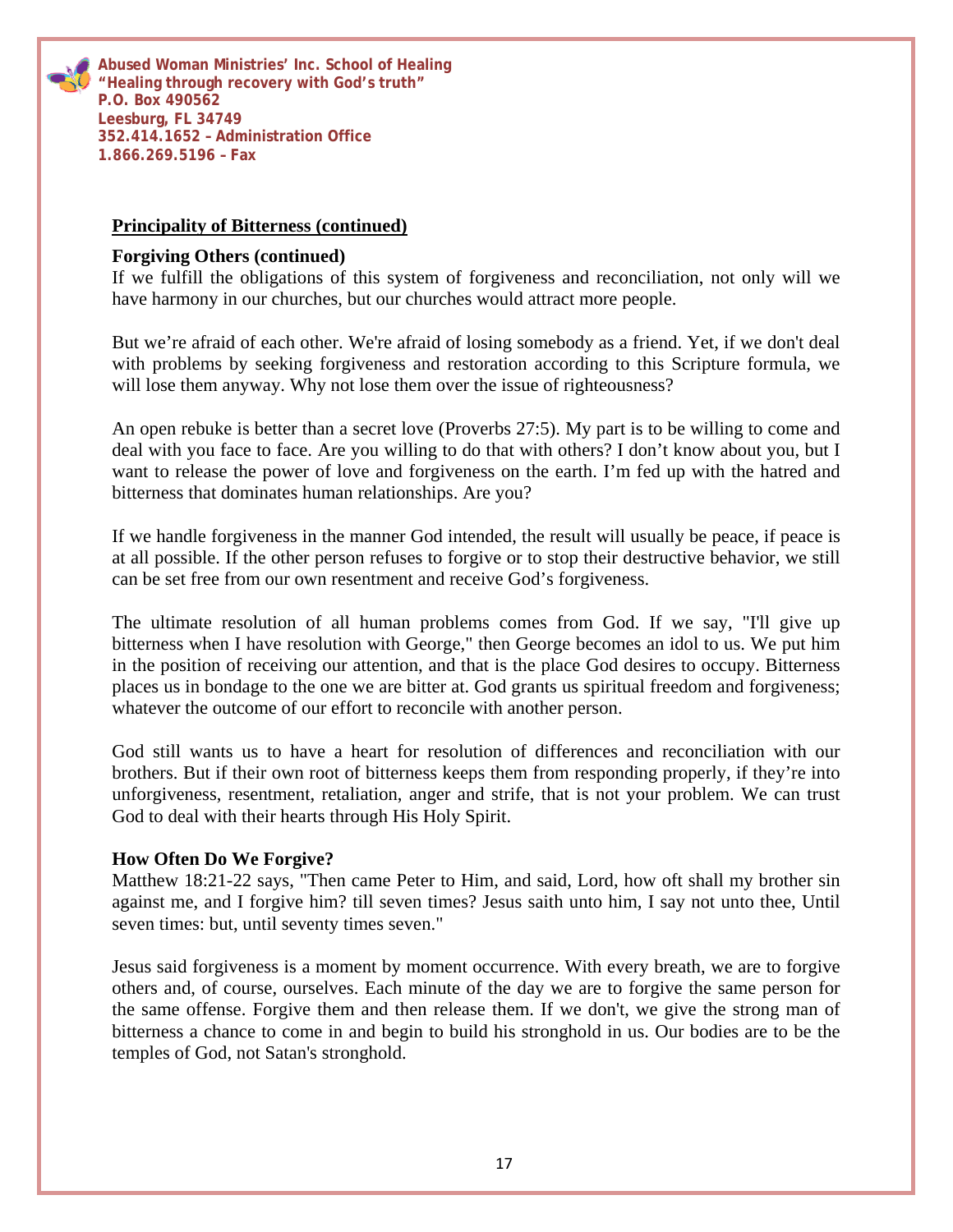

#### **Principality of Bitterness (continued)**

#### **How Often Do We Forgive (continued)**

The first spirit bitterness sends to accuse us of the breach in our relationship is unforgiveness. We must forgive! It is imperative if we ever desire to be healed. It makes no difference whether or not we feel like it. Forgiveness is not about how we feel; it is about what we choose to do. We must learn to separate the person from their sin, just as God separates us from our sins and forgives us.

God forgave and accepted us before we were made right with Him, when we were still "in our sins." And do you know what? We still don't have it all together, yet He still accepts us and forgives us each minute of the day, doesn't He? Thank You Father, Thank you Jesus.

"If we confess our sins, He is faithful and just to forgive us our sins and to cleanse us from all unrighteousness" (I John 1:9). It doesn't bother me at all to confess to God. Why should it bother me? He knows all my sins anyway. I can't conceal them from Him. I want to be clean (forgiven) before Him. But sometimes we need to confess our sins to others that we may be healed (James 5:16).

Matthew 18:34-35 says that we are to forgive from our heart, or we will be turned over to the tormentors. What does it mean to forgive from the heart? If we have from our hearts, the emotional pain from past hurts will be gone. I discovered that I had forgiven many times, but the emotional pain was still there. Satan still came and accused me day and night. I hadn't forgiven from my heart, just my mind.

Forgiveness is a matter of the will. We either choose to forgive or not to forgive. It doesn't matter how we feel.

One of Satan's favorite tactics is to accuse us in areas with which we had previously dealt. So it is a good idea to make a list of every person you need to forgive; or thought you have forgiven. It need to be a detailed list of people and the offenses they have committed; a comprehensive record of the wrongs these people committed against you - James 5:16 says that we are to confess our faults to one another to receive healing.

At the end of this chapter is a "Bitterness Affidavit." We suggest that you use this form in making your list of those that you need to forgive. Then proceed through the list one item at a time, using the prayer printed at the end of the chapter. It might be hard, but when you expose the bitterness to the power of Jesus Christ, the hurt, pain, anger, unforgiveness, bitterness, etc. will go. And in their place there will be a peace and joy that passes all understanding.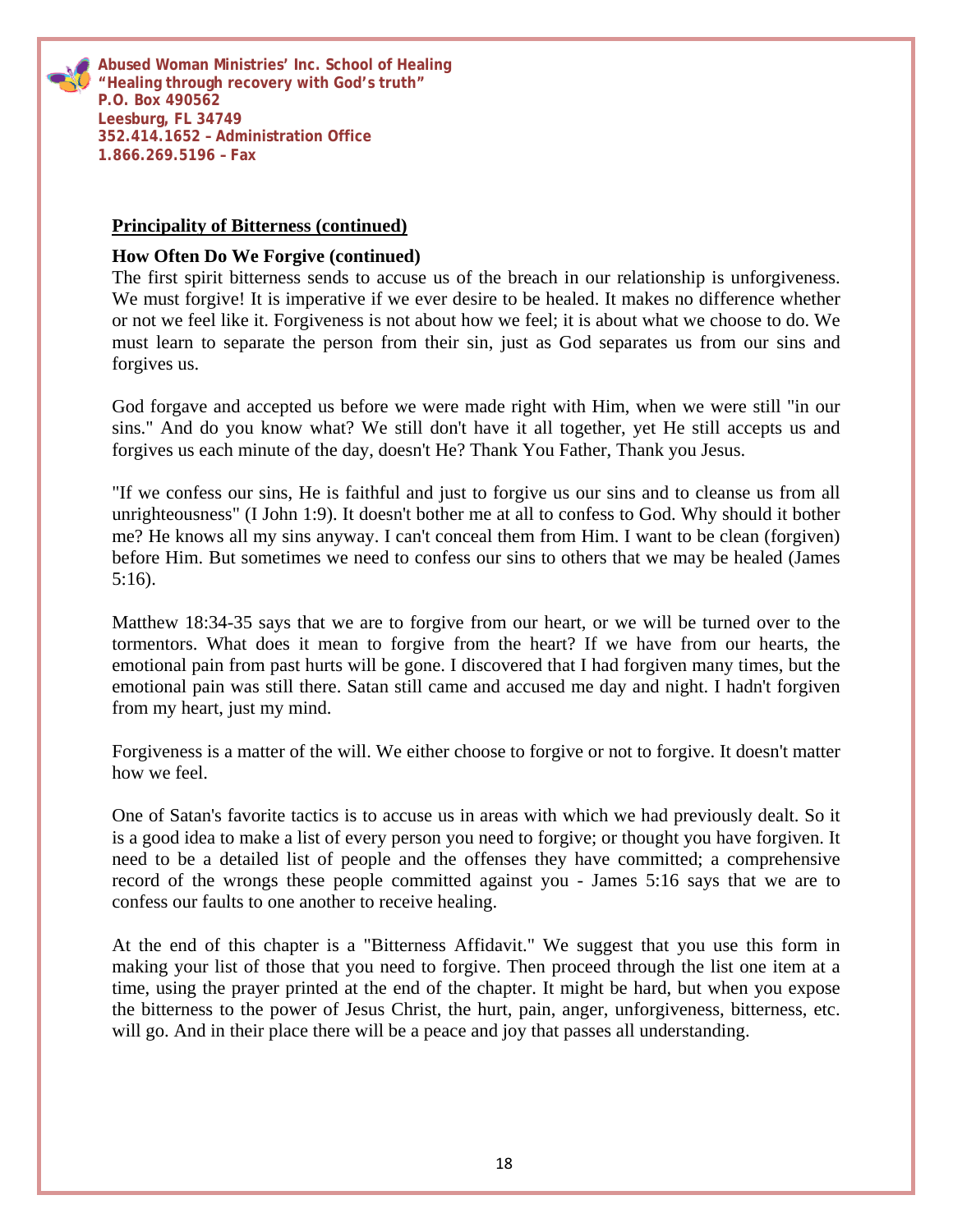

#### **Principality of Bitterness (continued)**

#### **How Often Do We Forgive? (continued)**

As you finish this process of forgiveness, date and sign the affidavit, stating that you actually have forgiven others from your heart. This not only is witness to your forgiveness but also is a way of silencing accusing spirits who fight your desire to forgive.

I have learned that the emotional pain associated with past hurts is form of self-pity. People often ask, "Why did this have to happen to me?" If we harbor self-pity very long, it can lead to fullblown depression. I found in my own life that the emotional pain was the sin of self-pity. I repented and the pain went away. God forgave me and was faithful to grant peace that passes all human understanding (Philippians 4:7).

#### **The Bitterness Affidavit**

Make the list of all the bitterness you have against others (as stated above). We need to confess and repent before Almighty God for holding onto this bitterness and believing it, instead of believing Him. The stronghold that bitterness has held in your life will be destroyed, and Satan's power over you will be legally cancelled. Be thorough, and pray through each bitterness individually. Do not give the devil any "legal" access to you. Here is an example of a prayer you can use to deal with bitterness, and eliminate it from your life (**Remember, bitterness gains entrance to us from unforgiveness – think about each person who have ever hurt you and write out their name and what their offenses were – pray the "Prayer of Release" for each item on this list – this is the process of forgiveness):** 

#### **Prayer of Release**

In the name of Jesus, I purpose and choose to forgive (the person) from my heart for (what they did). In the name of The Lord Jesus, I cancel all their debts and obligations to me.

Dear Lord, I ask You to forgive me for my bitterness towards (the person) in this situation.

In the name of Jesus, and by the power of His blood, I cancel Satan's authority over me in this memory because I have forgiven.

In the name of Jesus, I command that all the tormentors that have been assigned to me because of my unforgiveness leave me, now.

Holy Spirit, I invite you into my heart, and to heal me of this pain. Please speak your words of truth to me about this situation.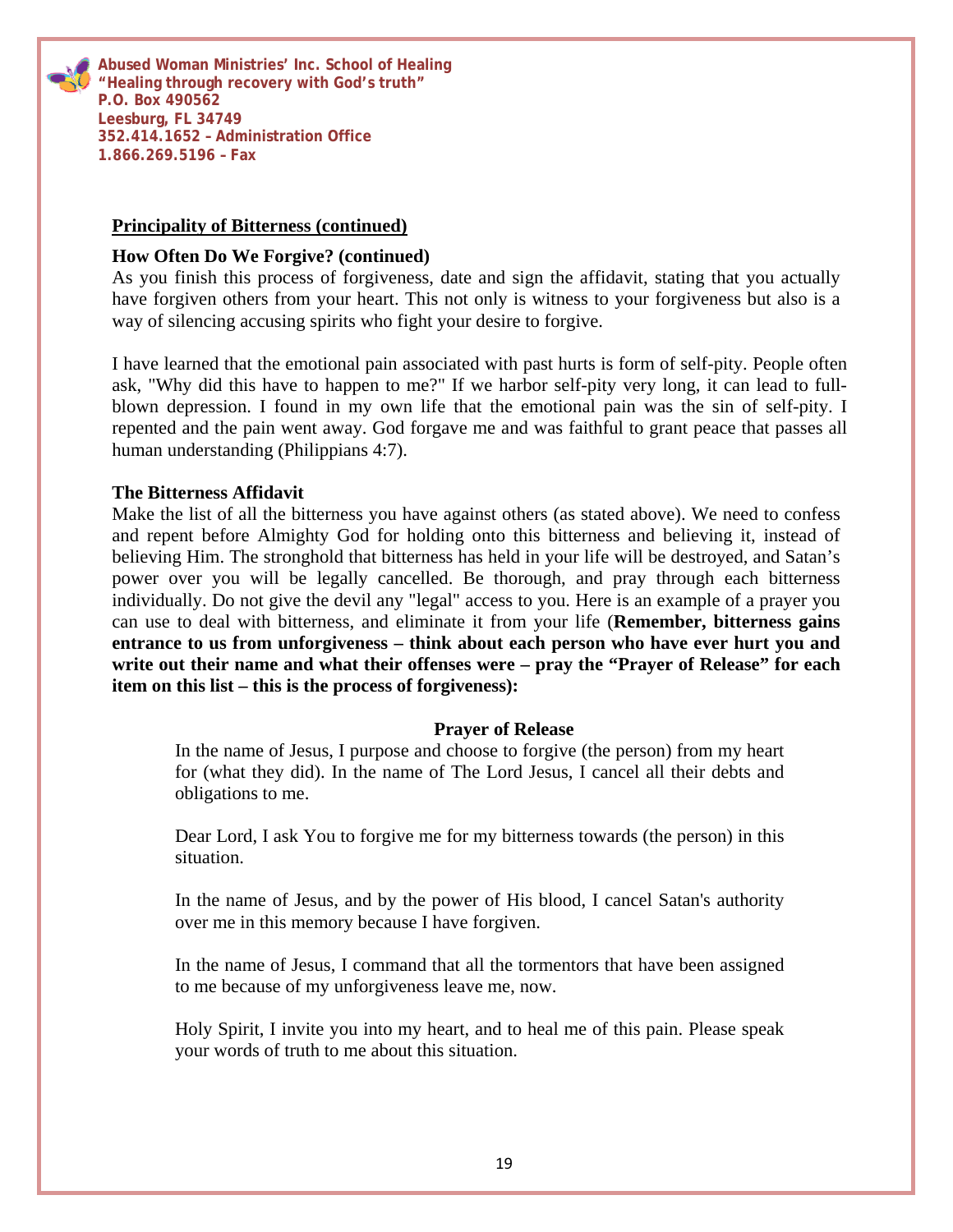

#### **Principality of Bitterness (continued)**

#### **The Bitterness Affidavit (continued)**

As the Holy Spirit speaks to you, write down His message in the space provided below. This is God's testimony to you. When you have finished this prayer for each person or situation on your list, command the principality of self-bitterness to go in the name

As we work through bitterness toward others we often realize that we played a part in those situations. In the next chapter we will discuss self-bitterness. We will learn to identify and remove the ways that we have belittled and cursed ourselves. In doing this we will become free of all shame, guilt, self-condemnation, regret and sorrow.

# **BITTERNESS TOWARDS (PERSON): THE HOLY SPIRIT'S ANSWER (TRUTH):**

| $20\,$ |
|--------|
|        |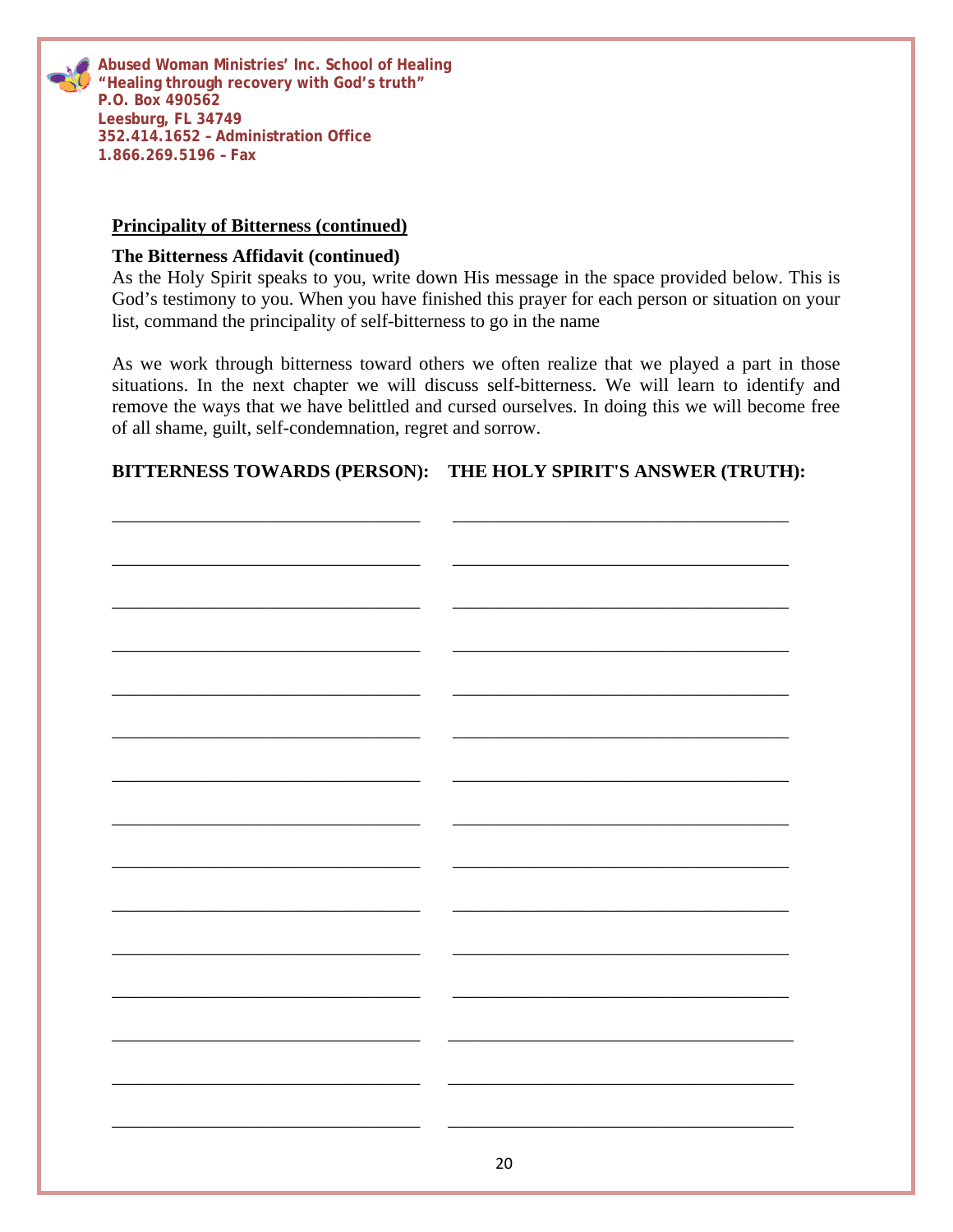

# **BFOF Study Guide**

# **Topic: Principality of Bitterness**

 **March 28th – April 3rd** 

### **Study Guide Goals:**

- $\triangleright$  To know what bitterness is and the armor that supports the principality of bitterness.
- $\triangleright$  To identify any area of bitterness in your life.
- $\triangleright$  To apply forgiveness, submit to God and resist the devil.

# **To Think About:**

Read Luke 11:24-26. List every detail you can identify about an evil spirit.

Define these terms: Original house (Luke 11:24-26).

Strongman (Luke 11:21-22).

One Stronger (Mark 16:17-18).

| What is the armor in which the principality of bitterness trusts?                                                                                                                                                                                                                                                                                                                                                                                                      |
|------------------------------------------------------------------------------------------------------------------------------------------------------------------------------------------------------------------------------------------------------------------------------------------------------------------------------------------------------------------------------------------------------------------------------------------------------------------------|
| $1.$ $\overline{\phantom{a}}$ $\overline{\phantom{a}}$ $\overline{\phantom{a}}$ $\overline{\phantom{a}}$ $\overline{\phantom{a}}$ $\overline{\phantom{a}}$ $\overline{\phantom{a}}$ $\overline{\phantom{a}}$ $\overline{\phantom{a}}$ $\overline{\phantom{a}}$ $\overline{\phantom{a}}$ $\overline{\phantom{a}}$ $\overline{\phantom{a}}$ $\overline{\phantom{a}}$ $\overline{\phantom{a}}$ $\overline{\phantom{a}}$ $\overline{\phantom{a}}$ $\overline{\phantom{a}}$ |
|                                                                                                                                                                                                                                                                                                                                                                                                                                                                        |
|                                                                                                                                                                                                                                                                                                                                                                                                                                                                        |
| $\begin{tabular}{c} $4$. \end{tabular}$                                                                                                                                                                                                                                                                                                                                                                                                                                |
|                                                                                                                                                                                                                                                                                                                                                                                                                                                                        |
|                                                                                                                                                                                                                                                                                                                                                                                                                                                                        |
| $7. \_$                                                                                                                                                                                                                                                                                                                                                                                                                                                                |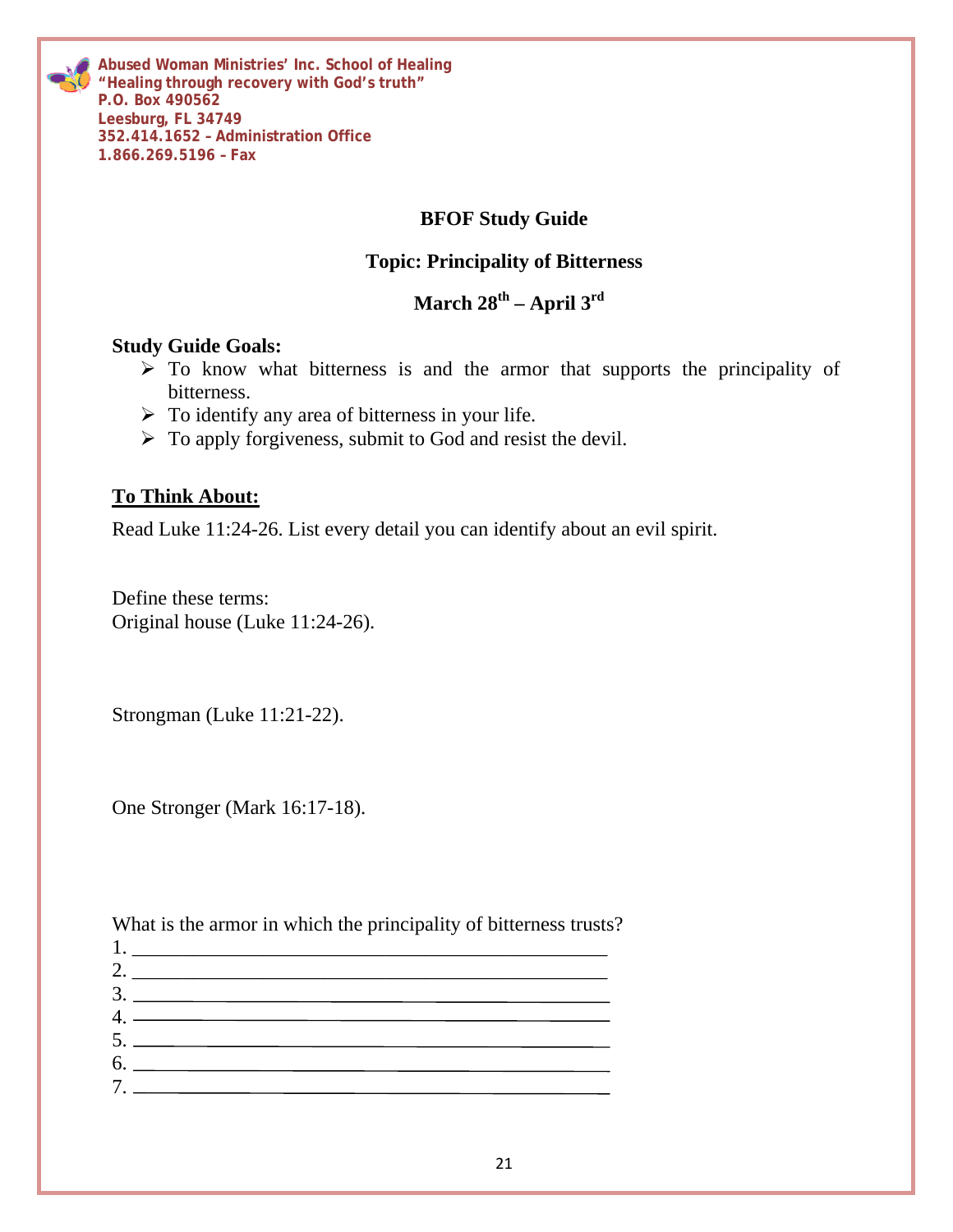

# **BFOF Study Guide**

# **Topic: Principality of Bitterness**

**March 28th – April 3rd**

If we have any of the above 7 things in our life in any way, do we have a root of bitterness?

What does Hebrew 12:14-15 say about bitterness?

Explain Romans 2:1.

How do we apply Gal. 6:1-2?

What is unforgiveness?

What is resentment?

What is retaliation?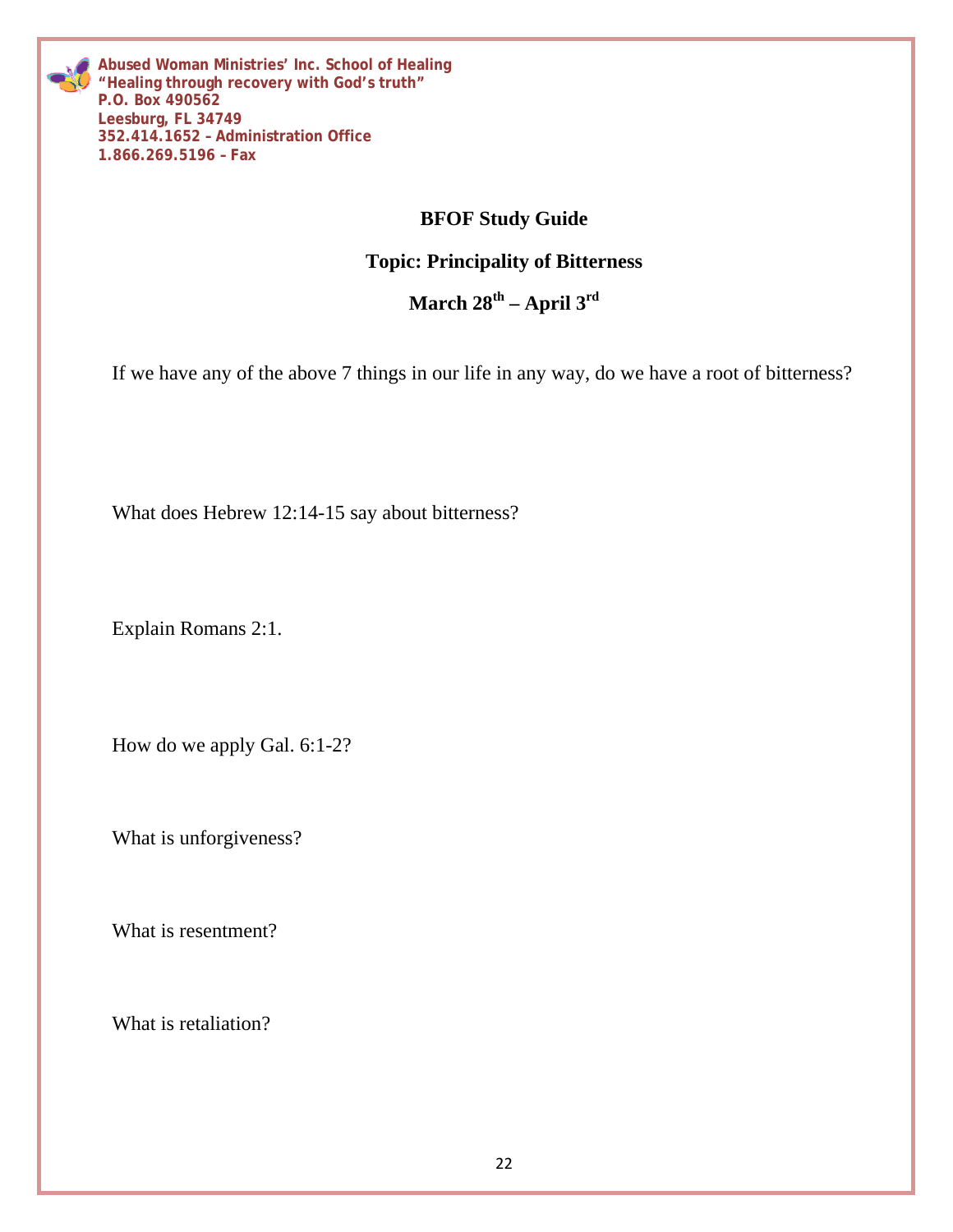

# **BFOF Study Guide**

# **Topic: Principality of Bitterness**

**March 28th – April 3rd**

What is anger?

What is hatred?

What is violence?

What is murder?

What are the tormentors in Matthew 18:34?

What is the antidote for bitterness?

Is forgiveness a choice?

Does forgiveness have anything to do with our feelings?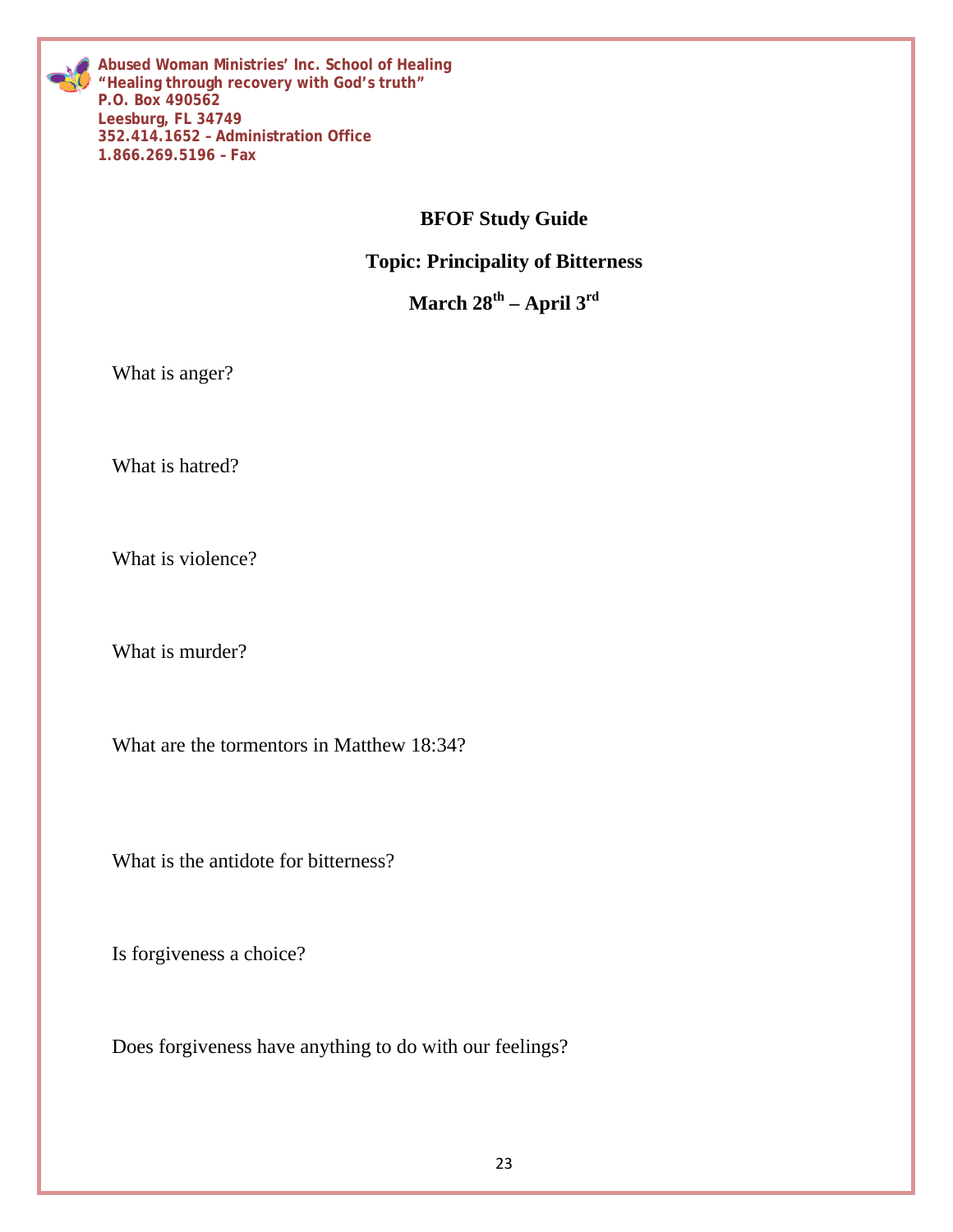# **BFOF Study Guide**

# **Topic: Principality of Bitterness**

**March 28th – April 3rd**

Is forgiveness an act of obedience to God?

How often are we to forgive someone who has hurt us?

What does this mean?

How can forgiveness be our breastplate of righteousness?

| Matthew 18:15-17 gives us three steps in restoring relationships. What are they? |  |
|----------------------------------------------------------------------------------|--|
|                                                                                  |  |
|                                                                                  |  |
|                                                                                  |  |

Remember: Gossip is repeating something that is true about someone behind his or her back. Slander is repeating something that is not true behind their back. In either case it is sin. We are never to say negative things about someone else except in the third step in Matt. 18:17 and then it is only to the leadership of the church and no one else.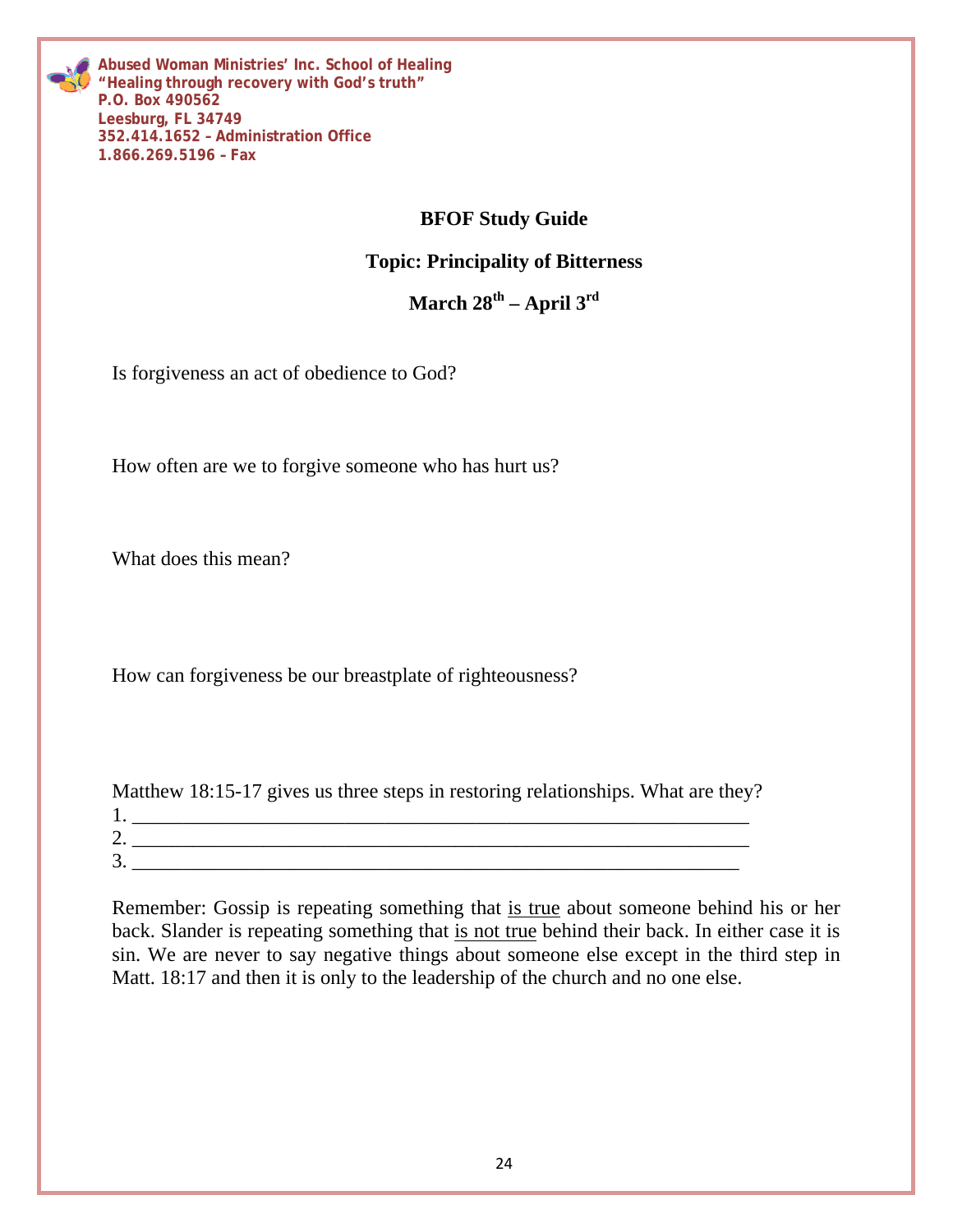# **BFOF Study Guide**

# **Topic: Principality of Bitterness**

**March 28th – April 3rd**

What should I do if I have sinned against someone else?

James 4:7 says that we are to submit to God, resist the devil and he will flee. How do we submit to God?

Submitting to God is our responsibility, how do we do it?

Is forgiving others and asking God to forgive us for our sins submitting to God?

Resisting the devil is also our responsibility, how do we do it?

Is saying "NO" to Satan in the Name of Jesus, resisting him?

Is saying "In the name of Jesus, I cancel all of Satan's power and authority over me in this issue," resisting or rebuking the devil?